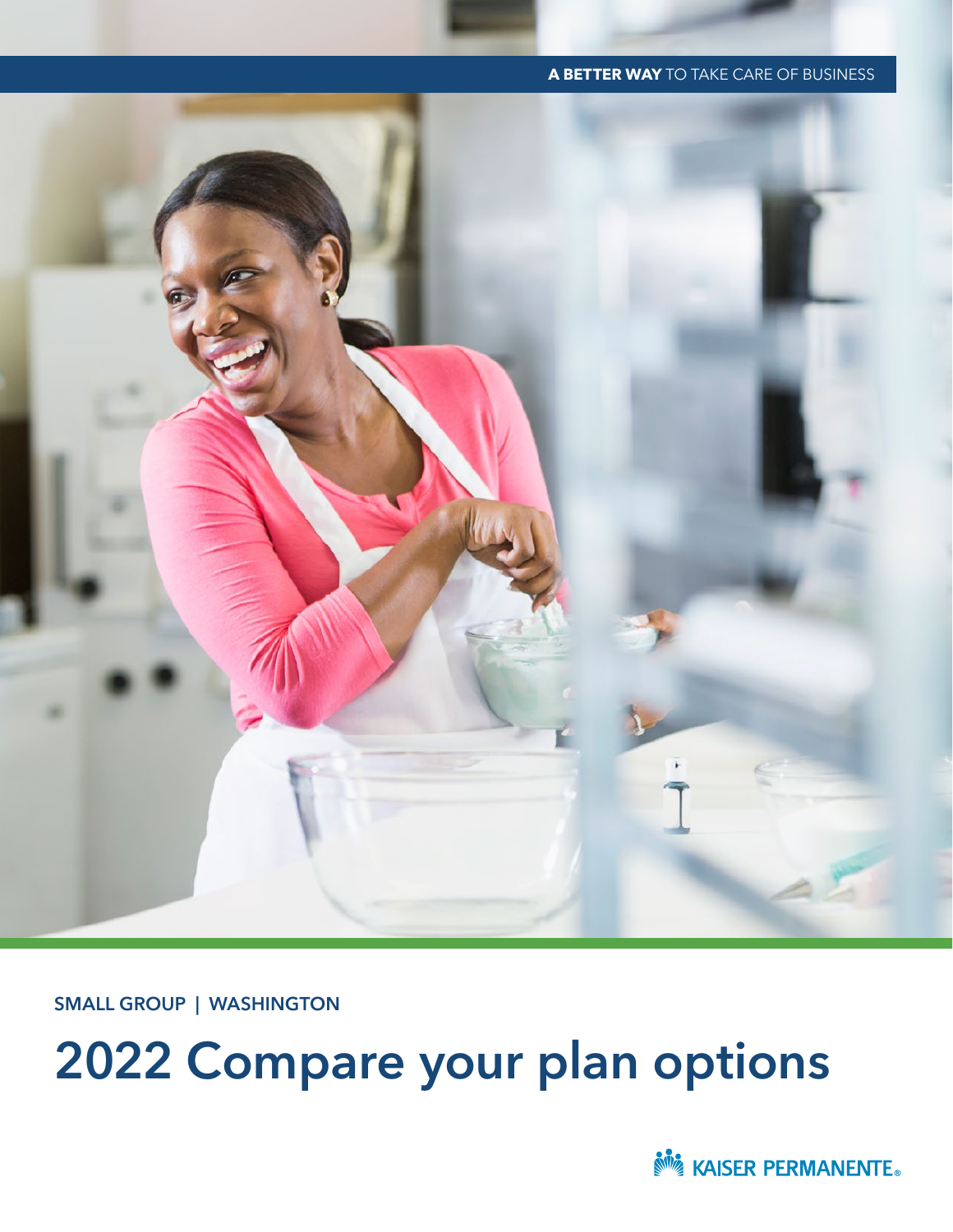# Big health care solutions for small business needs

Services at Kaiser Permanente offer fully integrated care and coverage, so our health plans make great sense for your business and employees:

- Priced right for businesses with 1 to 50 employees
- Cost-effective, high-quality care, including virtual care options at no charge on most plans
- Easy to use, easy to administer
- Flexible for maximum choice and affordability

Central to all our plans is care from Kaiser Permanente providers, one of the highest-ranked medical groups in the state.<sup>1</sup> Our doctors, specialists, nurses, and other health professionals all work as a team to support our members' health. This coordinated patient-centered care helps employees live healthier, happier, more productive lives — which all contribute to the growth and success of your business.

#### Kaiser Permanente plans

| Access PPO plans12-18    |  |
|--------------------------|--|
|                          |  |
| Delta Dental plans 20-22 |  |

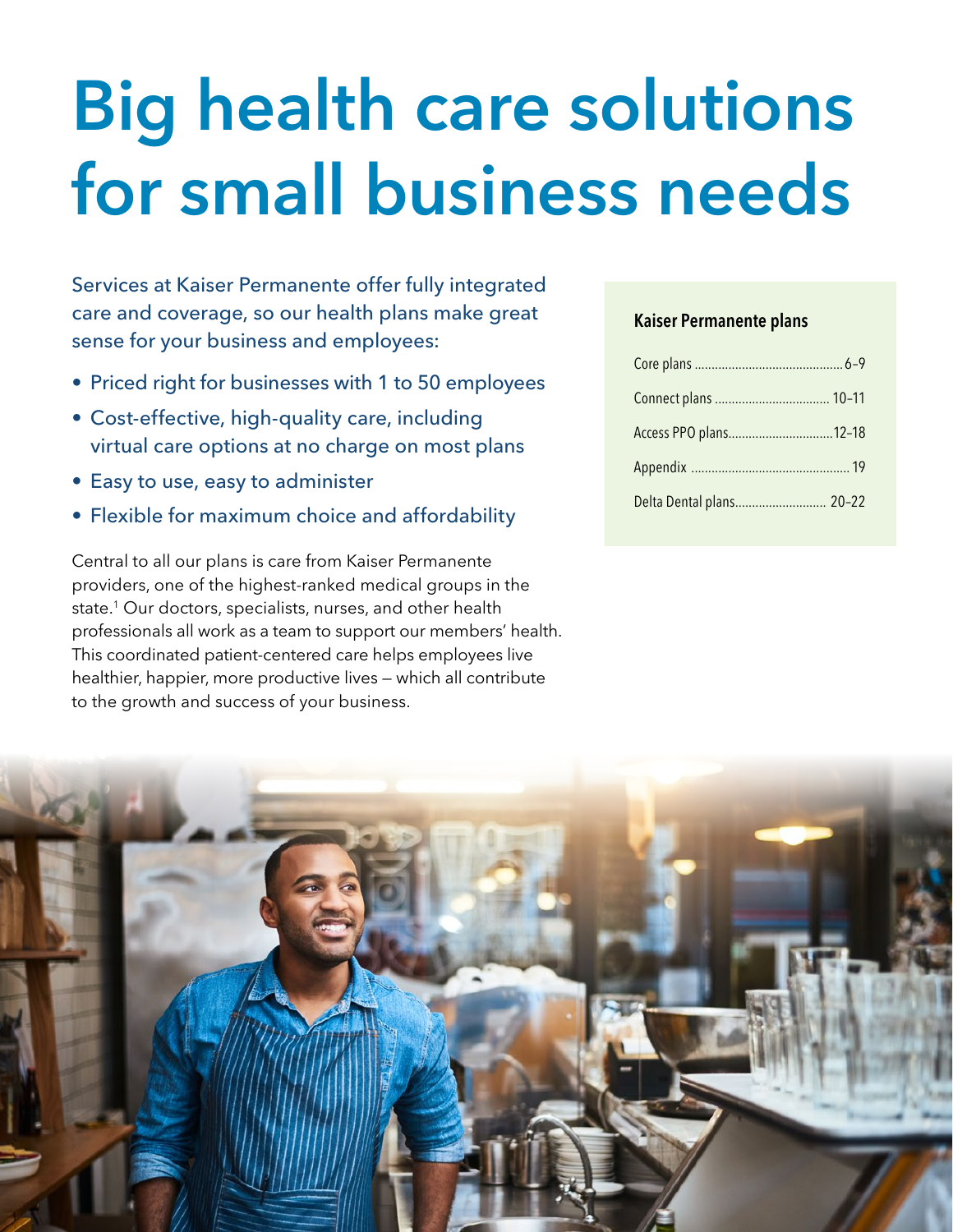# Find the right plan in 3 easy steps

### 1

#### Determine how many plans you want to offer

**Groups with 1 to 5 employees** may offer up to 4 plans. **Groups with 6 to 50 employees** may offer any number of plans.

Federal regulations require that groups must have at least 1 common law employee enrolled to offer coverage.

#### Decide on your provider network(s) 2

- Core network
- Connect network (Plans only offered in select counties: King, Kitsap, Pierce, Snohomish, Spokane, and Thurston)
- Access PPO network

### 3

#### Choose your coverage level(s)

All of our bronze, silver, gold, and platinum plans include the same benefits. The main differences are seen in the monthly premiums versus the member's cost shares.

|                                                                               | <b>Bronze</b> | <b>Silver</b> | Gold   | <b>Platinum</b> |
|-------------------------------------------------------------------------------|---------------|---------------|--------|-----------------|
| <b>Monthly premium</b>                                                        |               | \$\$          | \$\$\$ | \$\$\$\$        |
| Cost to members<br>when they get care<br>(Copays, deductible,<br>coinsurance) | \$\$\$\$      | \$\$\$        | \$\$   |                 |

<sup>1</sup> Washington Health Alliance 2008-2021 Community Checkup reports, www.wacommunitycheckup.org. The 2017-2021 year rankings apply to Kaiser Permanente Washington's medical group, Washington Permanente Medical Group, P.C. Rankings for years prior to 2017 apply to the then-named Group Health Cooperative's medical group, formerly named Group Health Permanente, P.C. and now named Washington Permanente Medical Group, P.C.



#### Applying for new coverage or renewing coverage?

#### New groups

- Complete the master application for small groups.
- Submit it to a Kaiser Permanente sales executive by the 20th of the month prior to your coverage's effective date.

#### Renewing groups

- Complete the master application for small groups when making plan changes. Groups will be autorenewed to mapped plan unless notification is received.
- Submit it to your Kaiser Permanente account manager no later than the 10th of the month before the month anniversary date.



#### Alternate purchasing options

Kaiser Permanente also participates in private exchanges and trusts to provide you with additional ways to give your employees choice of plans along with other ancillary offerings:

#### Business Health Trust

- Fully insured
- Multiple plans can be offered
- Ancillary products

#### Liazon®

- Fully insured
- Defined contribution
- Multiple plans can be offered
- Ancillary products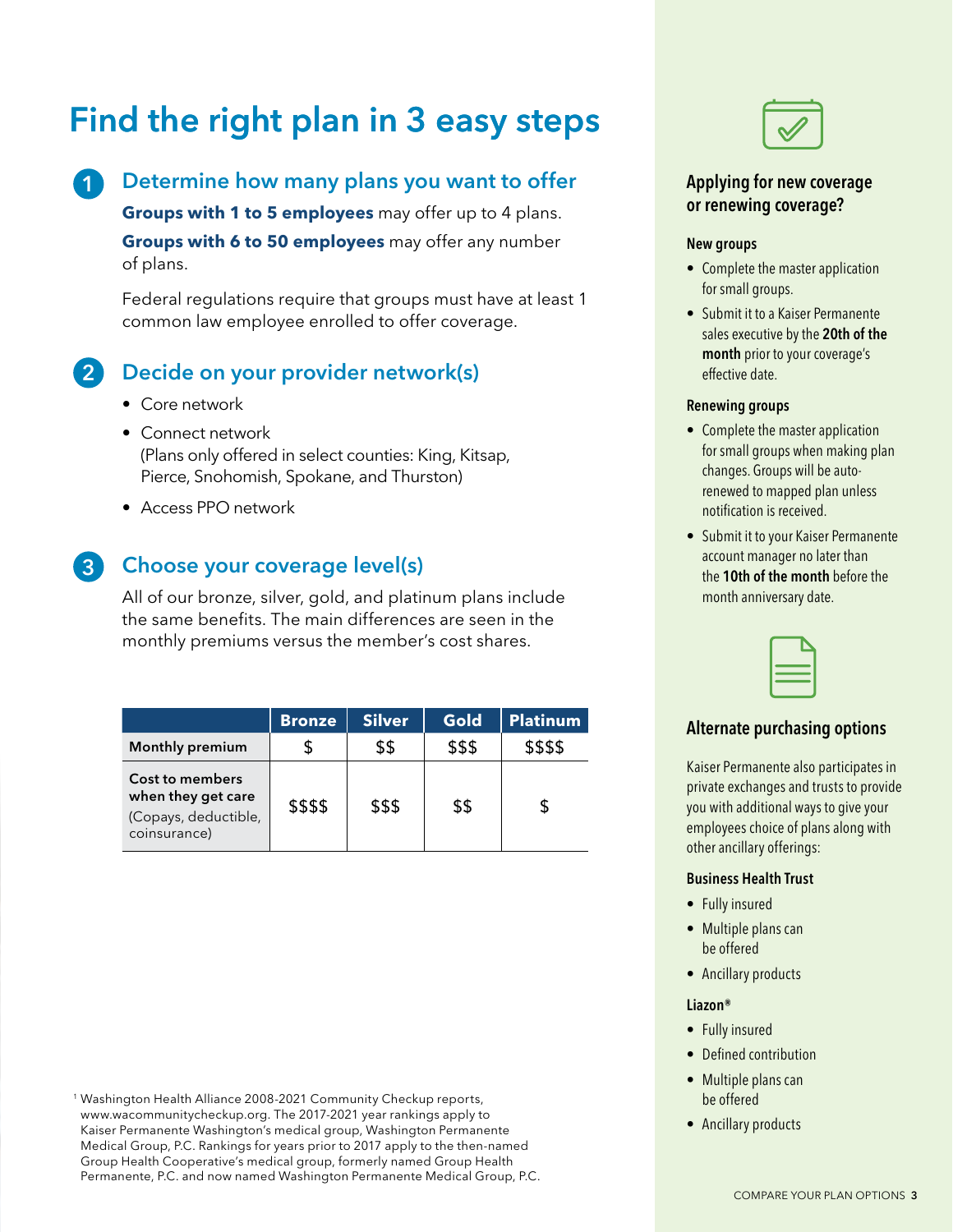# Plan provider networks

### **CORE**

#### Offered by Kaiser Foundation Health Plan of Washington

In-network coverage with high-performing1 Washington Permanente Medical Group at lower out-of-pocket expenses and monthly premiums:

- More than 1,000 Kaiser Permanente providers<sup>2</sup>
- Numerous Kaiser Permanente medical facilities and pharmacies
- 16,000 additional network providers and facilities<sup>2</sup>

### **CONNECT**

#### Offered by Kaiser Foundation Health Plan of Washington in King, Kitsap, Pierce, Snohomish, Spokane, and Thurston counties

In-network coverage with high-performing1 Washington Permanente Medical Group and primary focus on virtual care:

- Kaiser Permanente providers, medical facilities, and pharmacies
- Thousands of additional network providers and facilities<sup>2</sup>
- Lower cost share when your employees are referred for in-person care

### ACCESS PPO

#### Offered by Kaiser Foundation Health Plan of Washington Options, Inc.

A wide range of provider choice with one of the state's largest preferred provider networks:

- Kaiser Permanente providers, medical facilities, and pharmacies
- 26,000 additional network providers and facilities<sup>2</sup>
- Most providers and designated pharmacies in our service area
- First Choice Health network providers for Oregon, Alaska, Montana, Idaho, and Washington
- First Health network providers for all other states
- OptumRx network pharmacies nationwide
- Access to any other licensed provider at the out-of-network benefit level

<sup>&</sup>lt;sup>1</sup> Criteria established by American Medical Group Association

<sup>2</sup> OIC Provider Network Form A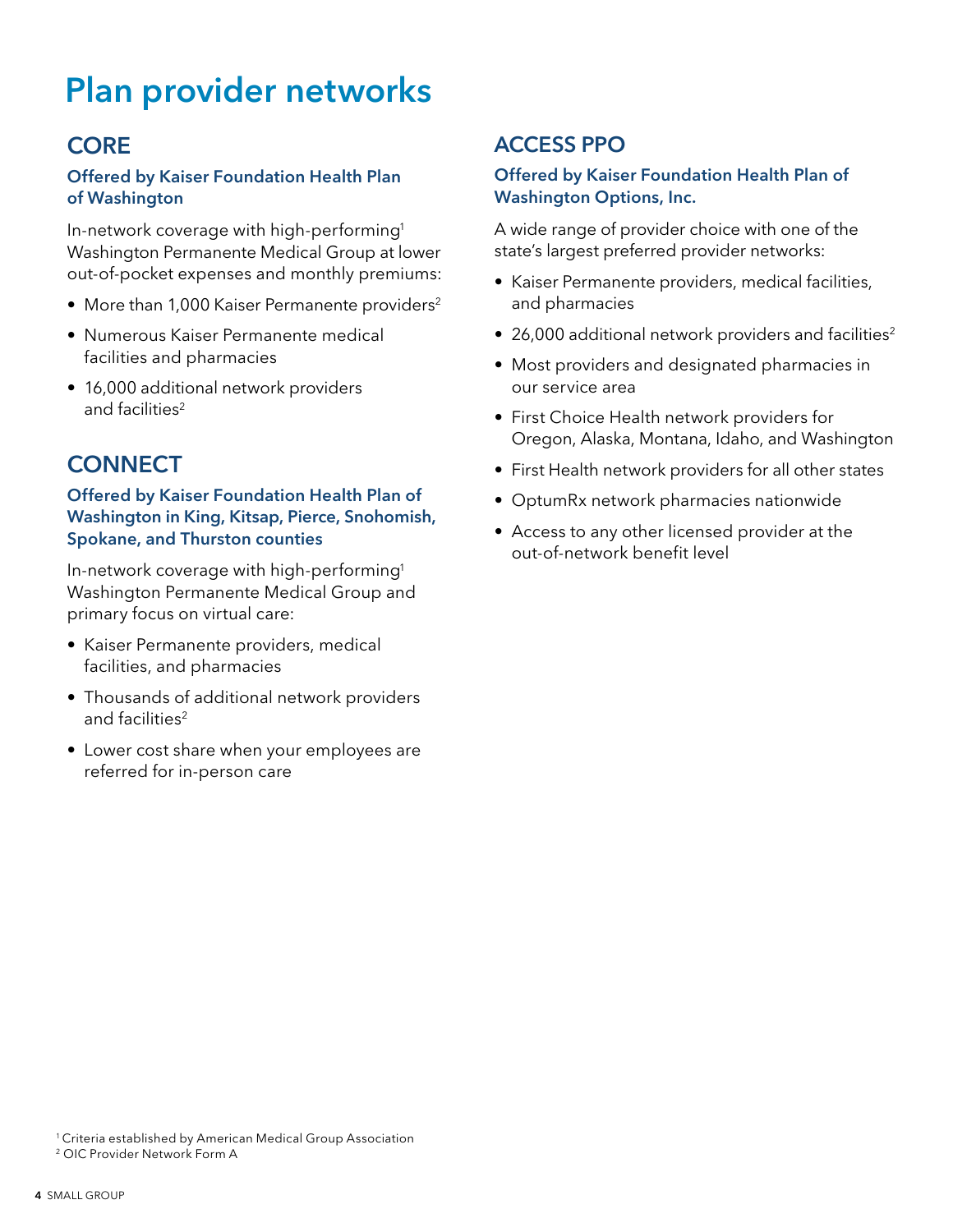### All plans: In-network care across Washington state



### PPO plans: In-network care across the nation

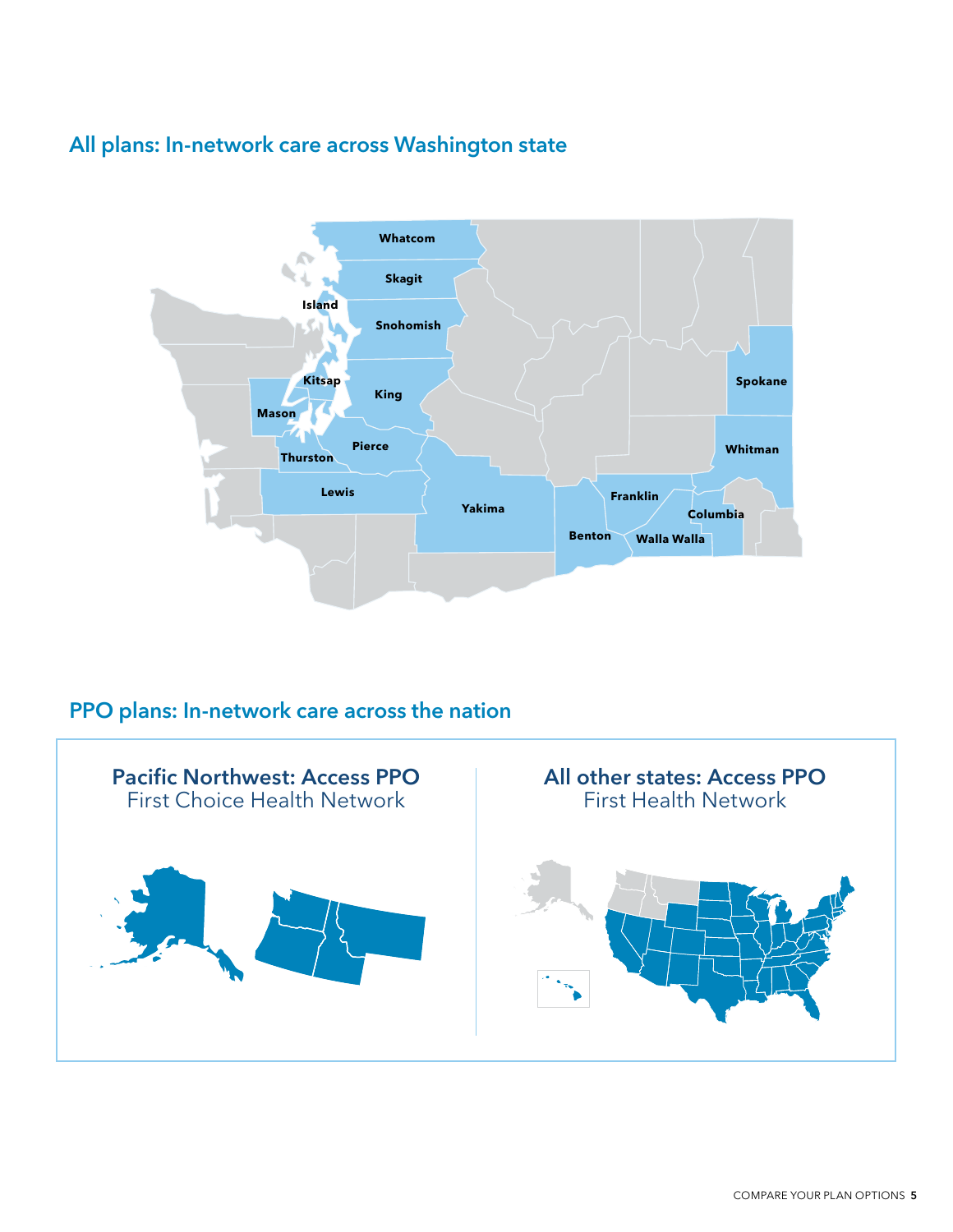### 2022 Kaiser Foundation Health Plan of Washington plans **Core Provider Network**

|                                                                                            | <b>Bronze HSA</b>                 | <b>Silver HSA</b>                 |
|--------------------------------------------------------------------------------------------|-----------------------------------|-----------------------------------|
| <b>Features</b>                                                                            | <b>In Network</b>                 | In Network                        |
| Plan type                                                                                  | HSA-qualified                     | HSA-qualified                     |
| Annual medical deductible (individual/family)                                              | \$6,000/\$12,000                  | \$3,500/\$7,000                   |
| Annual out-of-pocket maximum (individual/family)                                           | \$6,950/\$13,900                  | \$6,900/\$13,800                  |
| Coinsurance                                                                                | 40%                               | 20%                               |
| <b>Benefits</b>                                                                            |                                   |                                   |
| <b>Preventive care</b>                                                                     |                                   |                                   |
| Routine physical exam, mammogram, etc.                                                     | No charge                         | No charge                         |
| Outpatient services (per visit or procedure)                                               |                                   |                                   |
| Primary care office visit                                                                  | 40% after deductible              | 20% after deductible              |
| Specialty care office visit                                                                | 40% after deductible              | 20% after deductible              |
| Most X-rays                                                                                | 40% after deductible              | 20% after deductible              |
| Most lab tests                                                                             | 40% after deductible              | 20% after deductible              |
| MRI, CT, PET                                                                               | 40% after deductible              | 20% after deductible              |
| <b>Outpatient surgery</b>                                                                  | 40% after deductible              | 20% after deductible              |
| Mental health visit                                                                        | 40% after deductible              | 20% after deductible              |
| Inpatient hospital care                                                                    |                                   |                                   |
| Room and board, surgery, anesthesia, X-rays, lab tests,<br>medications, mental health care | 40% after deductible              | 20% after deductible              |
| <b>Maternity</b>                                                                           |                                   |                                   |
| Routine prenatal care visits, first postpartum visit                                       | No charge                         | No charge                         |
| Delivery and inpatient well-baby care                                                      | 40% after deductible              | 20% after deductible              |
| Worldwide emergency and urgent care                                                        |                                   |                                   |
| Emergency department visit                                                                 | 40% after deductible              | 20% after deductible              |
| Urgent care visit                                                                          | 40% after deductible              | 20% after deductible              |
| Retail Prescription drugs (up to 30-day supply)                                            |                                   |                                   |
| Tier 1: Preferred generic                                                                  | 50% after deductible              | 20% after deductible              |
| Tier 2: Preferred brand                                                                    | 50% after deductible              | 30% after deductible              |
| Tier 3: Non-preferred generic and brand                                                    | 50% after deductible              | 50% after deductible              |
| Tier 4: Specialty                                                                          | 50% after deductible              | 50% after deductible              |
| <b>Alternative medicine</b>                                                                |                                   |                                   |
| 10 chiropractic visits and 12 acupuncture visits                                           | 40% after deductible              | 20% after deductible              |
| <b>Optical hardware</b>                                                                    |                                   |                                   |
| Pediatric (18 and younger)                                                                 | Covered in full                   | Covered in full                   |
| Adult (19 and older)                                                                       | \$100 allowance per calendar year | \$100 allowance per calendar year |
|                                                                                            |                                   |                                   |

 $EO = Employee only$   $HD = High deductible$   $LD = Low deductible$   $LX = Lab$  and X-ray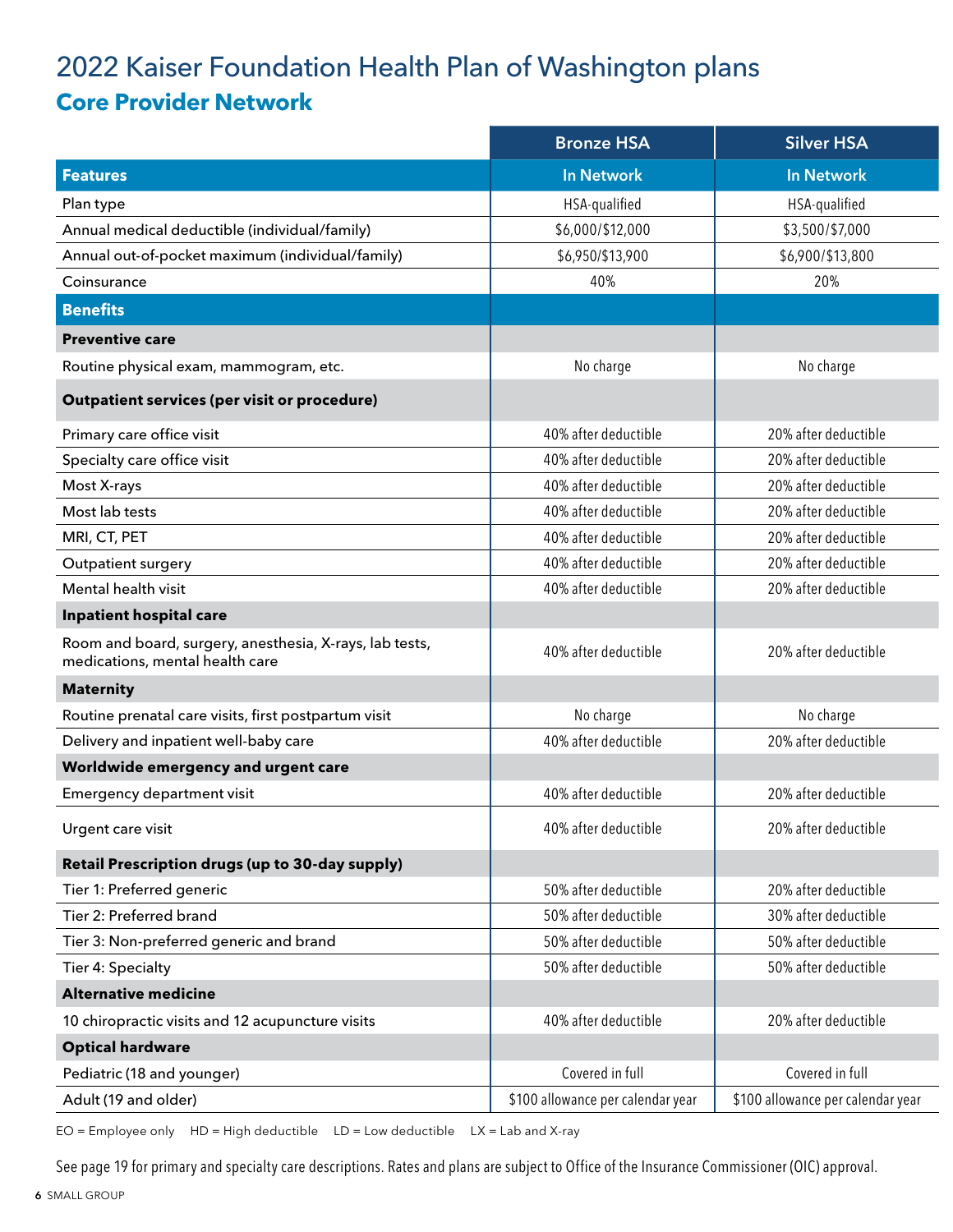| <b>Silver</b>                     | <b>Core VisitsPlus Silver LX</b>             | <b>Core VisitsPlus Silver LX - EO</b>        |
|-----------------------------------|----------------------------------------------|----------------------------------------------|
| <b>In Network</b>                 | In Network                                   | <b>In Network</b>                            |
| Deductible                        | Deductible                                   | Deductible                                   |
| \$1,800/\$3,600                   | \$2,900/\$5,800                              | \$2,900/\$5,800                              |
| \$8,400/\$16,800                  | \$8,150/\$16,300                             | \$8,150/\$16,300                             |
| 30%                               | 30%                                          | 30%                                          |
|                                   |                                              |                                              |
|                                   |                                              |                                              |
| No charge                         | No charge                                    | No charge                                    |
|                                   | Upfront office visits<br>prior to deductible | Upfront office visits<br>prior to deductible |
| \$30 after deductible             | \$30                                         | \$30                                         |
| \$60 after deductible             | \$60                                         | \$60                                         |
| 30% after deductible              | \$50                                         | \$50                                         |
| 30% after deductible              | \$50                                         | \$50                                         |
| 30% after deductible              | 30% after deductible                         | 30% after deductible                         |
| 30% after deductible              | 30% after deductible                         | 30% after deductible                         |
| \$30 after deductible             | \$30                                         | \$30                                         |
| 30% after deductible              | 30% after deductible                         | 30% after deductible                         |
| No charge                         | No charge                                    | No charge                                    |
| 30% after deductible              | 30% after deductible                         | 30% after deductible                         |
|                                   |                                              |                                              |
| 30% after deductible              | 30% after deductible                         | 30% after deductible                         |
| \$60                              | \$60                                         | \$60                                         |
| \$30                              | \$25                                         | \$25                                         |
| \$60                              | \$60                                         | \$60                                         |
| 50% after deductible              | 50% after deductible                         | 50% after deductible                         |
| 50% after deductible              | 50% after deductible                         | 50% after deductible                         |
|                                   |                                              |                                              |
| \$30 after deductible             | \$30                                         | \$30                                         |
|                                   |                                              |                                              |
| Covered in full                   | Covered in full                              | Covered in full                              |
| \$100 allowance per calendar year | \$100 allowance per calendar year            | \$100 allowance per calendar year            |
|                                   |                                              |                                              |



#### Plan and benefit details

#### Lab & X-ray (LX) plans

These plans include lab tests and basic X-ray for only a copay, not subject to the deductible.

VisitsPlus plans

These include office visits for only a copay, not subject to the deductible.



#### Care under one roof

At most Kaiser Permanente facilities, your employees can see their doctor, get a lab test or X-ray, and pick up prescriptions — all in a single trip.



Dental coverage is required for those 18 and younger and accompanies all Kaiser Permanente medical plans.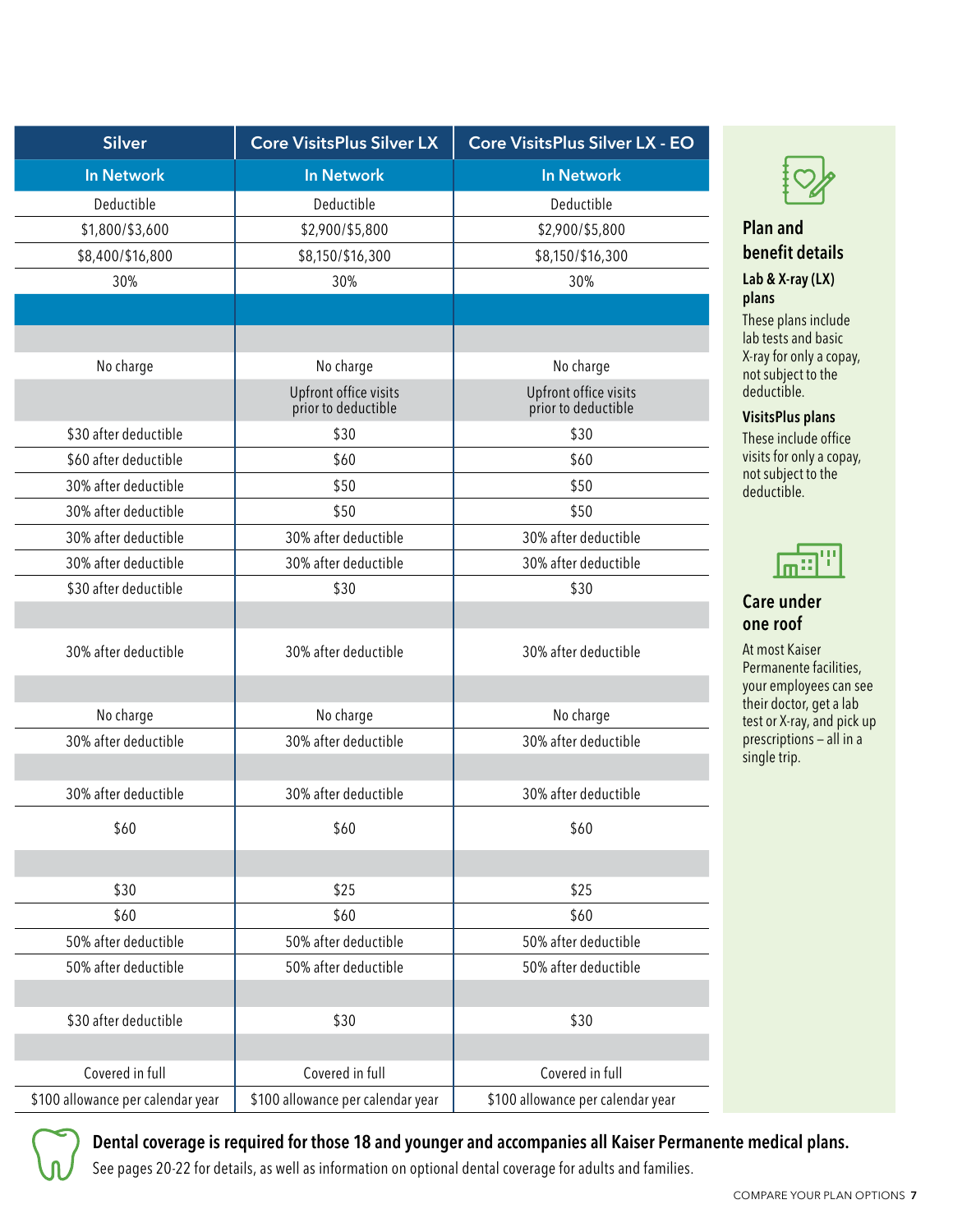### 2022 Kaiser Foundation Health Plan of Washington plans **Core Provider Network**

|                                                                                            | Core VisitsPlus Gold HD LX                   |
|--------------------------------------------------------------------------------------------|----------------------------------------------|
| <b>Features</b>                                                                            | In Network                                   |
| Plan type                                                                                  | Deductible                                   |
| Annual medical deductible (individual/family)                                              | \$1,500/\$3,000                              |
| Annual out-of-pocket maximum (individual/family)                                           | \$7,900/\$15,800                             |
| Coinsurance                                                                                | 30%                                          |
| <b>Benefits</b>                                                                            |                                              |
| <b>Preventive care</b>                                                                     |                                              |
| Routine physical exam, mammogram, etc.                                                     | No charge                                    |
| Outpatient services (per visit or procedure)                                               | Upfront office visits<br>prior to deductible |
| Primary care office visit                                                                  | \$30                                         |
| Specialty care office visit                                                                | \$60                                         |
| Most X-rays                                                                                | \$20                                         |
| Most lab tests                                                                             | \$20                                         |
| MRI, CT, PET                                                                               | 30% after deductible                         |
| Outpatient surgery                                                                         | 30% after deductible                         |
| Mental health visit                                                                        | \$30                                         |
| Inpatient hospital care                                                                    |                                              |
| Room and board, surgery, anesthesia, X-rays, lab tests,<br>medications, mental health care | 30% after deductible                         |
| <b>Maternity</b>                                                                           |                                              |
| Routine prenatal care visits, first postpartum visit                                       | No charge                                    |
| Delivery and inpatient well-baby care                                                      | 30% after deductible                         |
| Worldwide emergency and urgent care                                                        |                                              |
| Emergency department visit                                                                 | 30% after deductible                         |
| Urgent care visit                                                                          | \$60                                         |
| Retail Prescription drugs (up to 30-day supply)                                            |                                              |
| Tier 1: Preferred generic                                                                  | \$20                                         |
| Tier 2: Preferred brand                                                                    | \$45                                         |
| Tier 3: Non-preferred generic and brand                                                    | 40% after deductible                         |
| Tier 4: Specialty                                                                          | 40% after deductible                         |
| <b>Alternative medicine</b>                                                                |                                              |
| 10 chiropractic visits and 12 acupuncture visits                                           | \$30                                         |
| <b>Optical hardware</b>                                                                    |                                              |
| Pediatric (18 and younger)                                                                 | Covered in full                              |
| Adult (19 and older)                                                                       | \$100 allowance per calendar year            |
|                                                                                            |                                              |

 $EO = Employee only$   $HD = High deductible$   $LD = Low deductible$   $LX = Lab$  and X-ray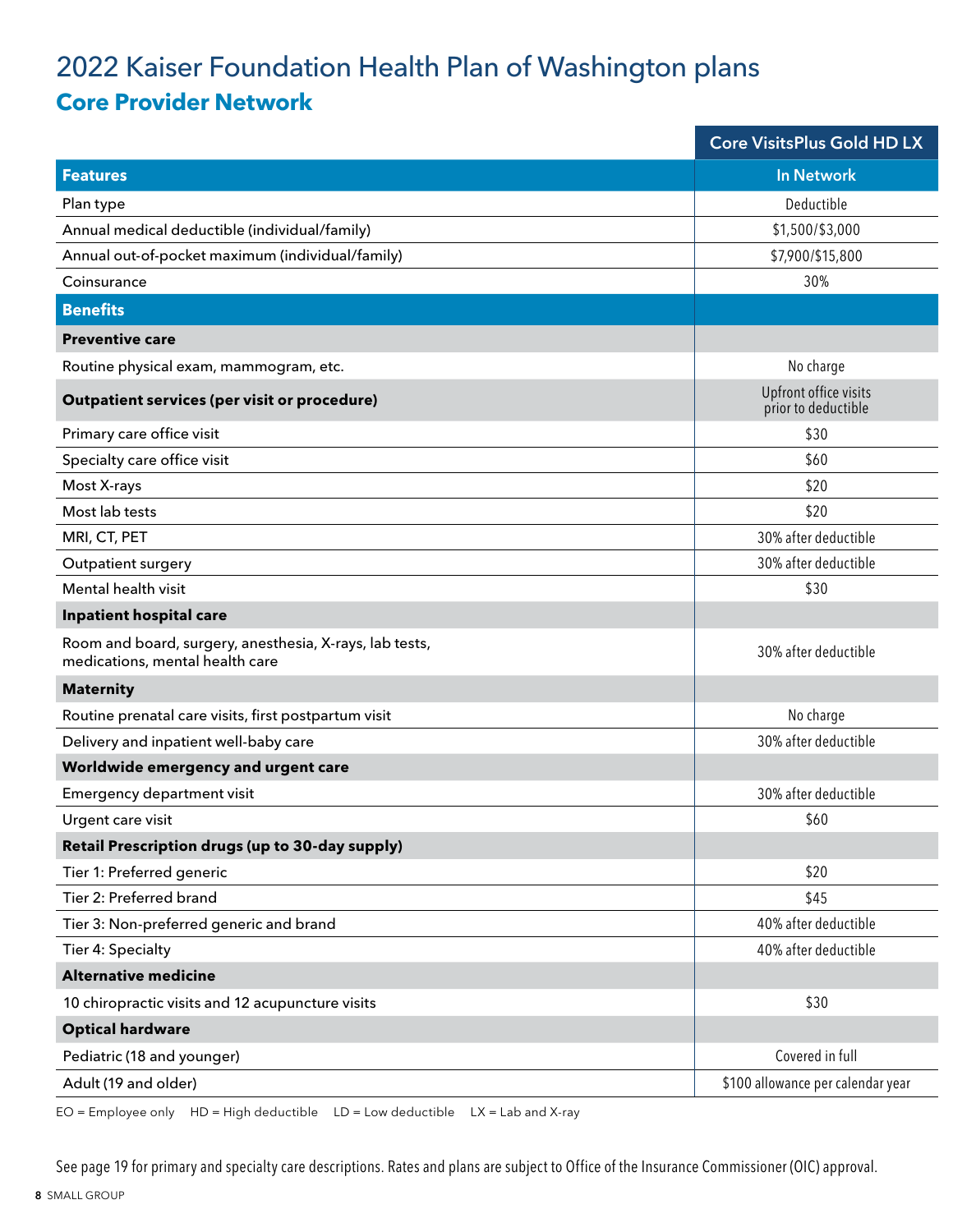| Core VisitsPlus Gold LX                      | Core VisitsPlus Gold LX - EO                 | <b>Core VisitsPlus Platinum LX</b>           |
|----------------------------------------------|----------------------------------------------|----------------------------------------------|
| <b>In Network</b>                            | <b>In Network</b>                            | <b>In Network</b>                            |
| Deductible                                   | Deductible                                   | Deductible                                   |
| \$600/\$1,200                                | \$600/\$1,200                                | \$250/\$500                                  |
| \$7,900/\$15,800                             | \$7,900/\$15,800                             | \$2,500/\$5,000                              |
| 25%                                          | 25%                                          | 10%                                          |
|                                              |                                              |                                              |
|                                              |                                              |                                              |
| No charge                                    | No charge                                    | No charge                                    |
| Upfront office visits<br>prior to deductible | Upfront office visits<br>prior to deductible | Upfront office visits<br>prior to deductible |
| \$15                                         | \$15                                         | \$5                                          |
| \$35                                         | \$35                                         | \$20                                         |
| \$20                                         | \$20                                         | \$5                                          |
| \$20                                         | \$20                                         | \$5                                          |
| 25% after deductible                         | 25% after deductible                         | 10% after deductible                         |
| 25% after deductible                         | 25% after deductible                         | 10% after deductible                         |
| \$15                                         | \$15                                         | \$5                                          |
|                                              |                                              |                                              |
| 25% after deductible                         | 25% after deductible                         | 10% after deductible                         |
|                                              |                                              |                                              |
| No charge                                    | No charge                                    | No charge                                    |
| 25% after deductible                         | 25% after deductible                         | 10% after deductible                         |
|                                              |                                              |                                              |
| 25% after deductible                         | 25% after deductible                         | 10% after deductible                         |
| \$35                                         | \$35                                         | \$20                                         |
|                                              |                                              |                                              |
| \$15                                         | \$15                                         | \$5                                          |
| \$45                                         | \$45                                         | \$15                                         |
| 40% after deductible                         | 40% after deductible                         | 40% after deductible                         |
| 40% after deductible                         | 40% after deductible                         | 40% after deductible                         |
|                                              |                                              |                                              |
| \$15                                         | \$15                                         | \$5                                          |
|                                              |                                              |                                              |
| Covered in full                              | Covered in full                              | Covered in full                              |
| \$100 allowance per calendar year            | \$100 allowance per calendar year            | \$100 allowance per calendar year            |



#### Pharmacy coverage

For plans featuring the Core or Connect network: Members can fill the first prescription for a new medication at an in-network pharmacy or through our mailorder service. Then most refills and maintenance medications are filled through mail order.



#### Mail-order **Pharmacy**

It's easy to transfer prescriptions and take advantage of the Kaiser Permanente Washington mail-order pharmacy. Once prescriptions are transferred, refills can be ordered using these methods.

- Sign in to [kp.org/wa](http://kp.org/wa) or the Kaiser Permanente Washington mobile app. Select "Medications," then select "My Prescriptions."
- Prescriptions may also be ordered by calling 1-800-245-7979 (TTY 711).



Dental coverage is required for those 18 and younger and accompanies all Kaiser Permanente medical plans.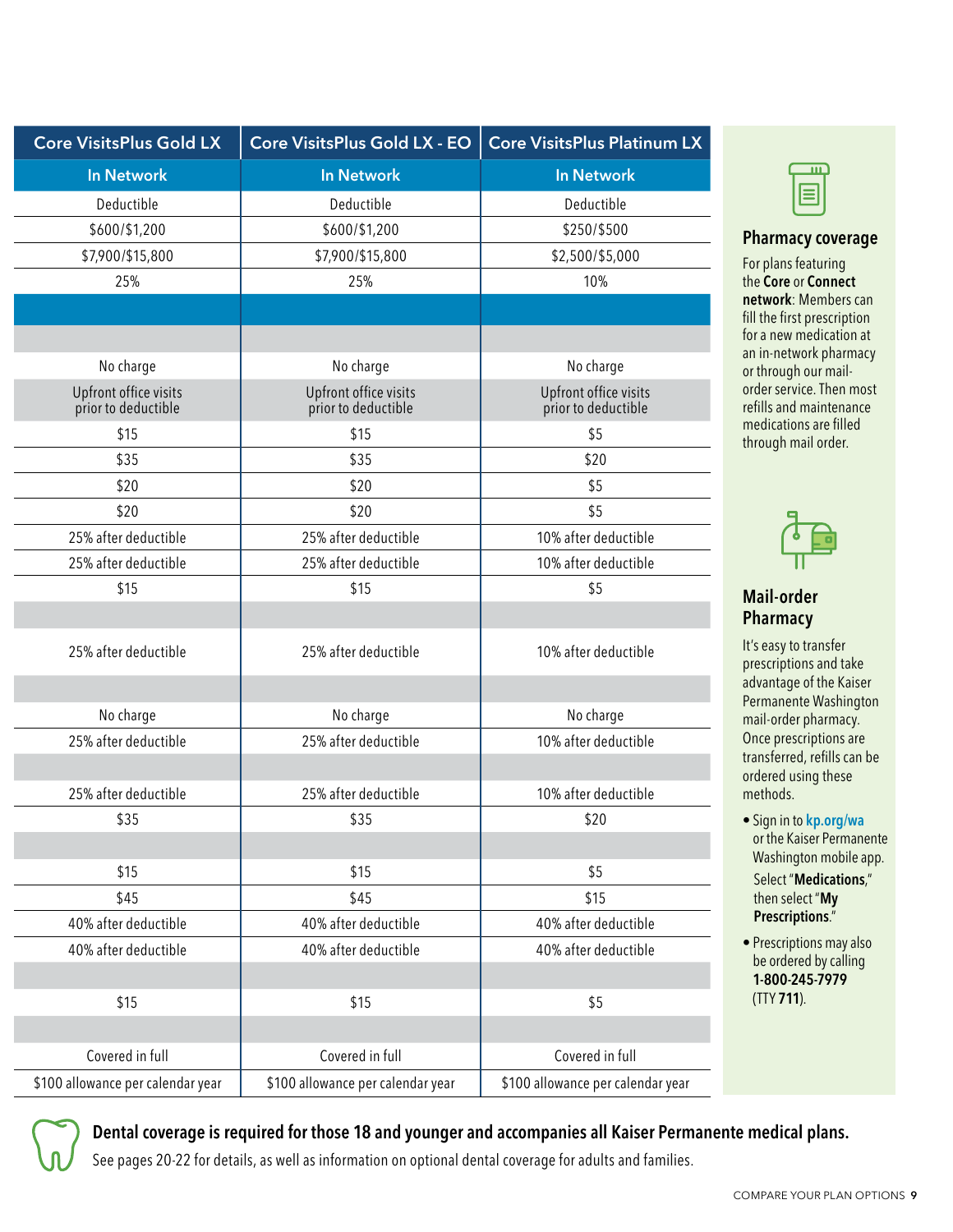### 2022 Kaiser Foundation Health Plan of Washington plans **Connect Provider Network**

| Available in King, Kitsap, Pierce, Snohomish, Spokane,<br>and Thurston counties.                                                                                                                      |                | <b>Virtual Plus Silver</b> |                               |
|-------------------------------------------------------------------------------------------------------------------------------------------------------------------------------------------------------|----------------|----------------------------|-------------------------------|
| <b>Features</b>                                                                                                                                                                                       |                | <b>In Network</b>          |                               |
| Plan type                                                                                                                                                                                             |                | Deductible                 |                               |
| Annual medical deductible (individual/family)                                                                                                                                                         |                | \$3,000/\$6,000            |                               |
| Annual out-of-pocket maximum (individual/family)                                                                                                                                                      |                | \$8,100/\$16,200           |                               |
| Coinsurance                                                                                                                                                                                           |                | 30%                        |                               |
| <b>Benefits</b>                                                                                                                                                                                       | <b>Virtual</b> | In person with referral    | In person without<br>referral |
| <b>Preventive care</b>                                                                                                                                                                                |                |                            |                               |
| Routine physical exam, mammogram, etc.                                                                                                                                                                |                | No charge                  |                               |
| Outpatient services (per visit or procedure)                                                                                                                                                          |                |                            |                               |
| Primary care office visit                                                                                                                                                                             | No charge      | \$20                       | 30% after deductible          |
| Specialty care office visit                                                                                                                                                                           | No charge      | \$40                       | 30% after deductible          |
| Most X-rays                                                                                                                                                                                           | N/A            | 30% after deductible       |                               |
| Most lab tests                                                                                                                                                                                        | N/A            | 30% after deductible       |                               |
| MRI, CT, PET                                                                                                                                                                                          | N/A            | 30% after deductible       |                               |
| Outpatient surgery                                                                                                                                                                                    | N/A            | 30% after deductible       |                               |
| Mental health visit                                                                                                                                                                                   | No charge      | \$20                       | 30% after deductible          |
| Inpatient hospital care                                                                                                                                                                               |                |                            |                               |
| Room and board, surgery, anesthesia, X-rays, lab tests,<br>medications, mental health care                                                                                                            | N/A            | 30% after deductible       |                               |
| <b>Maternity</b>                                                                                                                                                                                      |                |                            |                               |
| Routine prenatal care visits, first postpartum visit                                                                                                                                                  |                | No charge                  |                               |
| Delivery and inpatient well-baby care                                                                                                                                                                 | N/A            | 30% after deductible       |                               |
| Worldwide emergency and urgent care                                                                                                                                                                   |                |                            |                               |
| Emergency department visit                                                                                                                                                                            |                | 30% after deductible       |                               |
| Network Urgent Care Center                                                                                                                                                                            | N/A            | \$40                       | N/A                           |
| Urgent care outside Kaiser Permanente of WA service area <sup>1</sup>                                                                                                                                 | N/A            | 30% after deductible       | N/A                           |
| Retail Prescriptions: 1 30-day maintenance drug allowed at any network pharmacy. Subsequent maintenance fills<br>(including maintenance fills at KP Clinic pharmacies) must be filled via mail order. |                |                            |                               |
| Tier 1: Preferred generic                                                                                                                                                                             |                | \$25 for a 30-day supply   |                               |
|                                                                                                                                                                                                       |                |                            |                               |

| TIEL I'LLIGICHEA ACHEIIC                         |     | <b>PLU IOI A JU-UAY SUPPIY</b>           |     |
|--------------------------------------------------|-----|------------------------------------------|-----|
| Tier 2: Preferred brand                          |     | \$60 for a 30-day supply                 |     |
| Tier 3: Non-preferred generic and brand          |     | 50% after deductible for a 30-day supply |     |
| Tier 4: Specialty                                |     | 50% after deductible for a 30-day supply |     |
| <b>Alternative medicine</b>                      |     |                                          |     |
| 10 chiropractic visits and 12 acupuncture visits | N/A | \$20 primary/\$40 specialty              | N/A |
| <b>Optical hardware</b>                          |     |                                          |     |
| Pediatric (18 and younger)                       |     | Covered in full                          |     |
| Adult (19 and older)                             |     | \$100 allowance per calendar year        |     |

 $EO = Employee only$   $HD = High deductible$   $LD = Low deductible$   $LX = Lab$  and X-ray

<sup>1</sup>If you travel out of state, virtual care could be limited due to state laws that may prevent doctors from providing care across state lines. Laws differ by state. 2 Virtual care is offered when appropriate and available.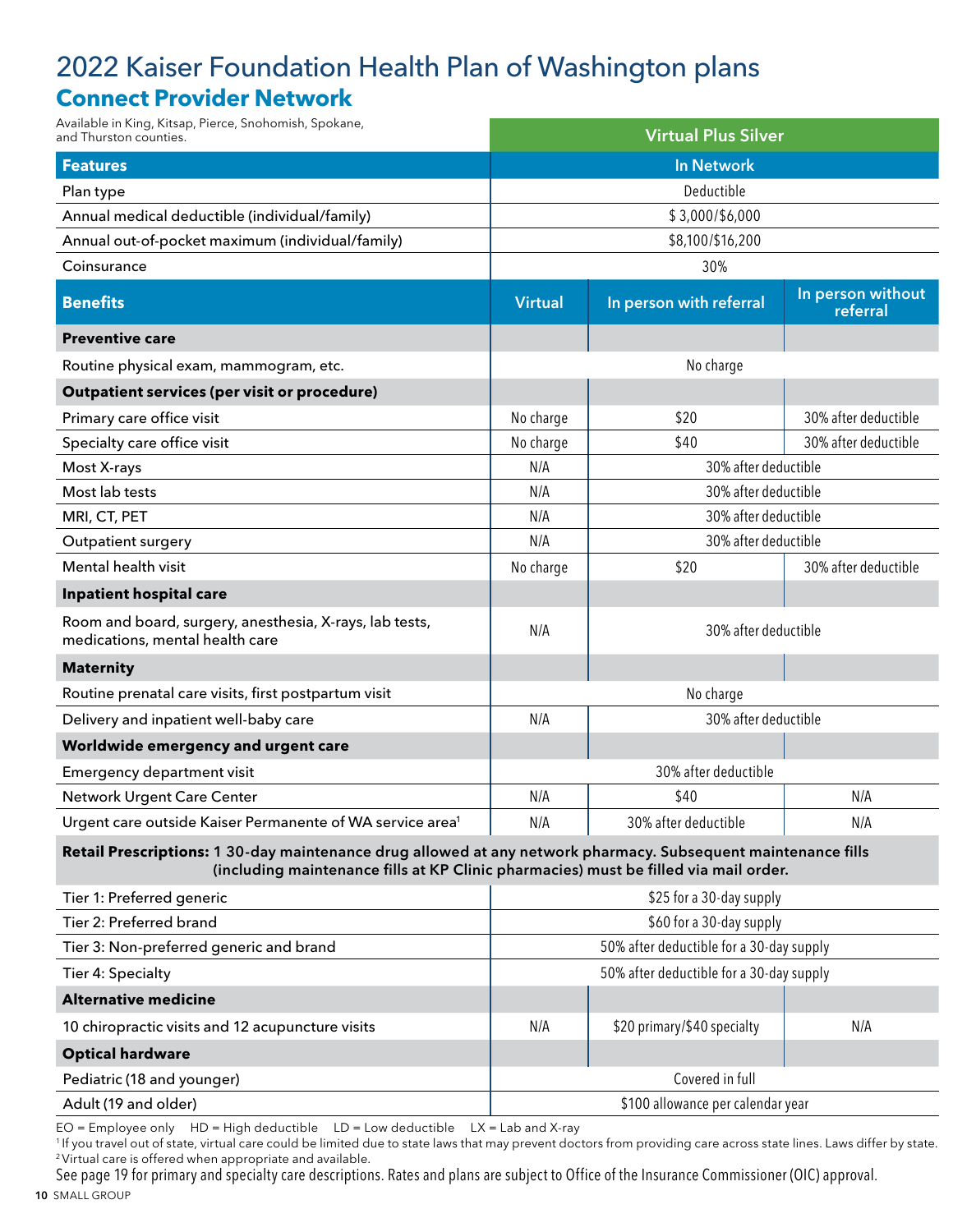|                                           | <b>Virtual Plus Gold</b>                 |
|-------------------------------------------|------------------------------------------|
|                                           |                                          |
| <b>In Network</b><br>Deductible           |                                          |
| \$600/\$1,200                             |                                          |
| \$7,900/\$15,800                          |                                          |
| 20%                                       |                                          |
|                                           |                                          |
| In person with referral<br><b>Virtual</b> | In person without<br>referral            |
|                                           |                                          |
| No charge                                 |                                          |
|                                           |                                          |
| \$15<br>No charge                         | 20% after deductible                     |
| No charge<br>\$30                         | 20% after deductible                     |
| N/A                                       | 20% after deductible                     |
| N/A                                       | 20% after deductible                     |
| N/A                                       | 20% after deductible                     |
| N/A                                       | 20% after deductible                     |
| No charge<br>\$15                         | 20% after deductible                     |
|                                           |                                          |
| N/A                                       | 20% after deductible                     |
|                                           |                                          |
|                                           |                                          |
| No charge                                 |                                          |
| N/A                                       | 20% after deductible                     |
|                                           |                                          |
|                                           | 20% after deductible                     |
| N/A<br>\$30                               | N/A                                      |
| N/A<br>20% after deductible               | N/A                                      |
|                                           |                                          |
|                                           | \$20 for a 30-day supply                 |
|                                           | \$50 for a 30-day supply                 |
|                                           | 50% after deductible for a 30-day supply |
|                                           | 50% after deductible for a 30-day supply |
|                                           |                                          |
| \$15 primary/\$30 specialty<br>N/A        | N/A                                      |
|                                           |                                          |
| Covered in full                           |                                          |
|                                           | \$100 allowance per calendar year        |



# Virtual Plus plans focus on virtual care

Our Virtual Plus plans offer your employees convenient and affordable ways to get care virtually — when and where they want it — and in-person care when they need it.<sup>1</sup>

#### **Virtual Plus highlights**

- Low monthly premiums.
- No charge and no referral needed for virtual care, first in-person primary care visit, and all preventive care.
- Most care, including care from a specialist, starts with a virtual visit.<sup>2</sup>
- Virtual care provided through 24/7 Care Chat online messaging or nurse phone line, scheduled video visits and phone appointments, e-visits, or email for nonurgent questions.2
- Virtual visits are with Kaiser Permanente doctors and clinicians — the same ones you'd find in our medical facilities.
- When your employees get a referral for in-person care, their cost will be lower than if they start in-person care on their own.

#### Dental coverage is required for those 18 and younger and accompanies all Kaiser Permanente medical plans.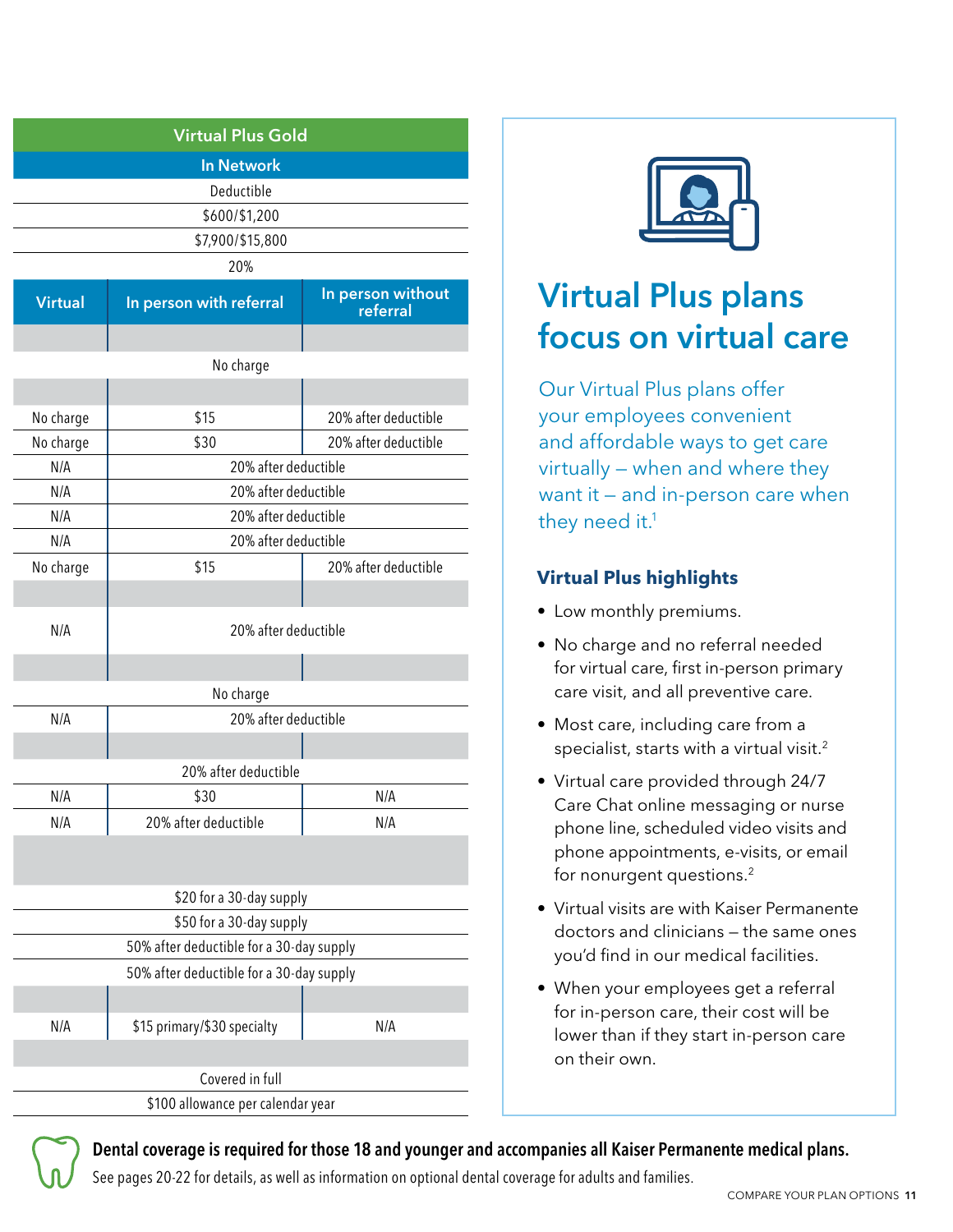### 2022 Kaiser Foundation Health Plan of Washington Options, Inc. plans **Access PPO Provider Network**

| Access PPO enhanced benefit offers lower copays or coinsurance for<br>office visits from a select group of providers and for some drugs. |                                 | <b>Access PPO Bronze HSA</b>      |                                             |
|------------------------------------------------------------------------------------------------------------------------------------------|---------------------------------|-----------------------------------|---------------------------------------------|
| <b>Features</b>                                                                                                                          | In Network -<br><b>Enhanced</b> | In Network -<br><b>Standard</b>   | <b>Out of Network</b>                       |
| Plan type                                                                                                                                |                                 | HSA-qualified                     |                                             |
| Annual medical deductible (individual/family)                                                                                            |                                 | \$6,000/\$12,000                  | \$12,000/\$24,000                           |
| Annual out-of-pocket maximum (individual/family)                                                                                         | \$6,950/\$13,900                |                                   | No limit                                    |
| Coinsurance                                                                                                                              |                                 | 40%                               | 50%                                         |
| <b>Benefits</b>                                                                                                                          |                                 |                                   |                                             |
| <b>Preventive care</b>                                                                                                                   |                                 |                                   |                                             |
| Routine physical exam, mammogram, etc.                                                                                                   |                                 | No charge                         | 50% after deductible                        |
| <b>Outpatient services (per visit or procedure)</b>                                                                                      |                                 |                                   |                                             |
| Primary care office visit                                                                                                                | 30% after deductible            | 40% after deductible              | 50% after deductible                        |
| Specialty care office visit                                                                                                              | 30% after deductible            | 40% after deductible              | 50% after deductible                        |
| Most X-rays                                                                                                                              |                                 | 40% after deductible              | 50% after deductible                        |
| Most lab tests                                                                                                                           |                                 | 40% after deductible              | 50% after deductible                        |
| MRI, CT, PET                                                                                                                             |                                 | 40% after deductible              | 50% after deductible                        |
| Outpatient surgery                                                                                                                       |                                 | 40% after deductible              | 50% after deductible                        |
| Mental health visit                                                                                                                      | 30% after deductible            | 40% after deductible              | 50% after deductible                        |
| Inpatient hospital care                                                                                                                  |                                 |                                   |                                             |
| Room and board, surgery, anesthesia, X-rays, lab tests,<br>medications, mental health care                                               | 40% after deductible            |                                   | 50% after deductible                        |
| <b>Maternity</b>                                                                                                                         |                                 |                                   |                                             |
| Routine prenatal care visits, first postpartum visit                                                                                     |                                 | No charge                         | 50% after deductible                        |
| Delivery and inpatient well-baby care                                                                                                    |                                 | 40% after deductible              | 50% after deductible                        |
| Worldwide emergency and urgent care                                                                                                      |                                 |                                   |                                             |
| Emergency department visit                                                                                                               |                                 | 40% after deductible              |                                             |
| Urgent care visit                                                                                                                        | 30% after deductible            |                                   | 40% after deductible   50% after deductible |
| Retail Prescription drugs (up to 30-day supply)                                                                                          |                                 |                                   |                                             |
| Tier 1: Preferred generic                                                                                                                | 45% after deductible            | 50% after deductible              | Not covered                                 |
| Tier 2: Preferred brand                                                                                                                  | 45% after deductible            | 50% after deductible              | Not covered                                 |
| Tier 3: Non-preferred generic and brand                                                                                                  | 45% after deductible            | 50% after deductible              | Not covered                                 |
| Tier 4: Specialty                                                                                                                        |                                 | 50% after deductible              | Not covered                                 |
| <b>Alternative medicine</b>                                                                                                              |                                 |                                   |                                             |
| 10 chiropractic and 12 acupuncture visits                                                                                                |                                 | 30% after deductible              | 50% after deductible                        |
| <b>Optical hardware</b>                                                                                                                  |                                 |                                   |                                             |
| Pediatric (18 and younger)                                                                                                               |                                 | Covered in full                   |                                             |
| Adult (19 and older)                                                                                                                     |                                 | \$100 allowance per calendar year |                                             |

 $EO =$  Employee only HD = High deductible LD = Low deductible LX = Lab and X-ray NOTE: This is an overview of benefits. The contents are not to be accepted or construed as a substitute for the provisions of the medical coverage agreement. Other terms and conditions may apply. A list of excluded services and other limitations can be found in each plan's Summary of Benefits and Coverage document.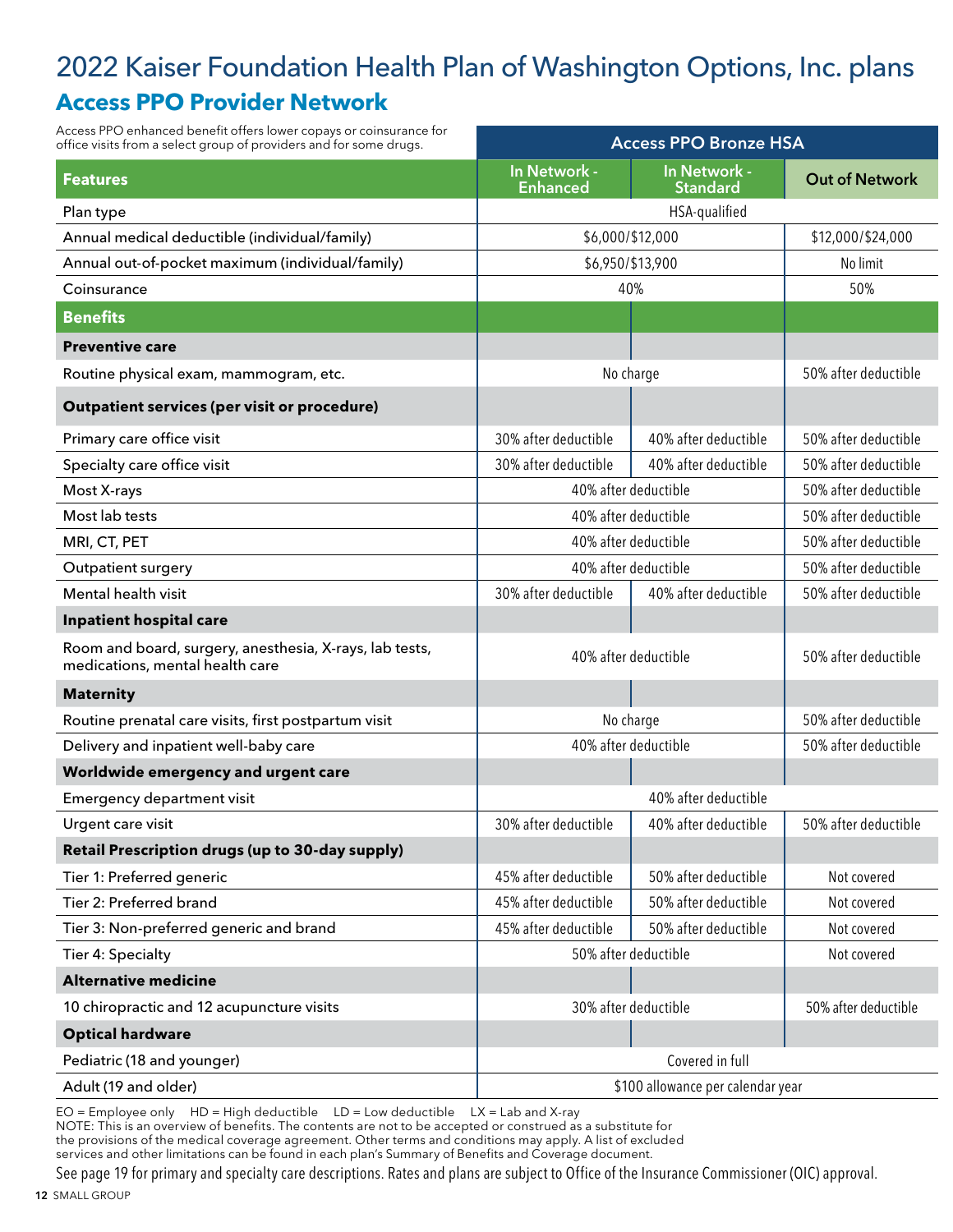|                                 |                      | <b>Access PPO Silver HSA</b>                                       |                       |                                           | <b>Access PPO VisitsPlus Silver HD</b> |                      |
|---------------------------------|----------------------|--------------------------------------------------------------------|-----------------------|-------------------------------------------|----------------------------------------|----------------------|
| In Network -<br><b>Enhanced</b> |                      | In Network -<br><b>Standard</b>                                    | <b>Out of Network</b> | In Network -<br><b>Enhanced</b>           | In Network -<br><b>Standard</b>        | Out of Network       |
|                                 |                      | HSA-qualified                                                      |                       |                                           | Deductible                             |                      |
|                                 | \$3,500/\$7,000      |                                                                    | \$7,000/\$14,000      | \$6,000/\$12,000                          |                                        | \$12,000/\$24,000    |
|                                 | \$6,900/\$13,800     |                                                                    | No limit              |                                           | \$8,450/\$16,900                       | No limit             |
|                                 | 30%                  |                                                                    | 50%                   | 40%                                       |                                        | 50%                  |
|                                 |                      |                                                                    |                       |                                           |                                        |                      |
|                                 |                      |                                                                    |                       |                                           |                                        |                      |
|                                 | No charge            |                                                                    | 50% after deductible  | No charge                                 |                                        | 50% after deductible |
|                                 |                      |                                                                    |                       | Upfront office visits prior to deductible |                                        |                      |
| 20% after deductible            |                      | 30% after deductible                                               | 50% after deductible  | \$30                                      | \$40                                   | 50% after deductible |
| 20% after deductible            |                      | 30% after deductible                                               | 50% after deductible  | \$55                                      | \$65                                   | 50% after deductible |
|                                 | 30% after deductible |                                                                    | 50% after deductible  | 30% after deductible                      | 40% after deductible                   | 50% after deductible |
|                                 | 30% after deductible |                                                                    | 50% after deductible  | 30% after deductible                      | 40% after deductible                   |                      |
|                                 | 30% after deductible |                                                                    | 50% after deductible  | 40% after deductible                      |                                        | 50% after deductible |
|                                 | 30% after deductible |                                                                    | 50% after deductible  | 40% after deductible                      |                                        | 50% after deductible |
| 20% after deductible            |                      | 30% after deductible                                               | 50% after deductible  | \$30                                      | \$40                                   | 50% after deductible |
|                                 |                      |                                                                    |                       |                                           |                                        |                      |
|                                 | 30% after deductible |                                                                    | 50% after deductible  | 40% after deductible                      |                                        | 50% after deductible |
|                                 |                      |                                                                    |                       |                                           |                                        |                      |
|                                 | No charge            |                                                                    | 50% after deductible  | No charge                                 |                                        | 50% after deductible |
|                                 | 30% after deductible |                                                                    | 50% after deductible  | 40% after deductible                      |                                        | 50% after deductible |
|                                 |                      |                                                                    |                       |                                           |                                        |                      |
|                                 |                      | 30% after deductible                                               |                       | 40% after deductible                      |                                        | 50% after deductible |
|                                 |                      | 20% after deductible   30% after deductible   50% after deductible |                       | \$55                                      | \$65                                   | 50% after deductible |
|                                 |                      |                                                                    |                       |                                           |                                        |                      |
| 15% after deductible            |                      | 20% after deductible                                               | Not covered           | \$25                                      | \$35                                   | Not covered          |
| 25% after deductible            |                      | 30% after deductible                                               | Not covered           | \$60                                      | \$70                                   | Not covered          |
| 45% after deductible            |                      | 50% after deductible                                               | Not covered           | 45% after deductible                      | 50% after deductible                   | Not covered          |
|                                 | 50% after deductible |                                                                    | Not covered           | 50% after deductible                      |                                        | Not covered          |
|                                 |                      |                                                                    |                       |                                           |                                        |                      |
|                                 | 20% after deductible |                                                                    | 50% after deductible  | \$30 primary/\$55 specialty               |                                        | 50% after deductible |
|                                 |                      |                                                                    |                       |                                           |                                        |                      |
|                                 |                      | Covered in full                                                    |                       |                                           | Covered in full                        |                      |
|                                 |                      | \$100 allowance per calendar year                                  |                       |                                           | \$100 allowance per calendar year      |                      |



### Dental coverage is required for those 18 and younger and accompanies all Kaiser Permanente medical plans.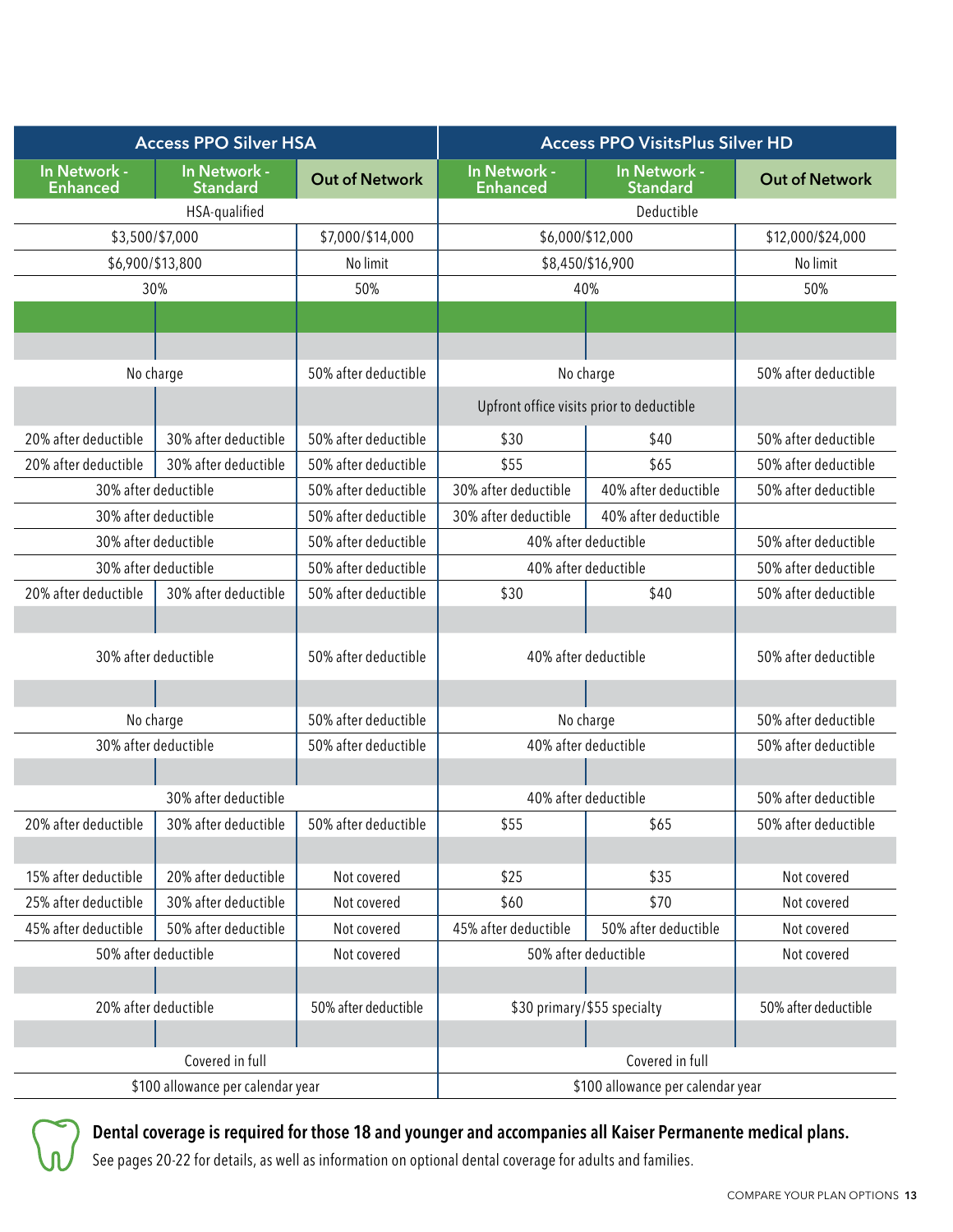### 2022 Kaiser Foundation Health Plan of Washington Options, Inc. plans **Access PPO Provider Network**

Access PPO enhanced benefit offers lower copays or coinsurance for office visits from a select group of providers and for some drugs.

| office visits from a select group of providers and for some drugs.                         |                          | <b>Access PPO VisitsPlus Silver LD LX</b> |                      |
|--------------------------------------------------------------------------------------------|--------------------------|-------------------------------------------|----------------------|
| <b>Features</b>                                                                            | In Network -<br>Enhanced | In Network -<br><b>Standard</b>           | Out of Network       |
| Plan type                                                                                  |                          | Deductible                                |                      |
| Annual medical deductible (individual/family)                                              |                          | \$2,200/\$4,400                           | \$4,400/\$8,800      |
| Annual out-of-pocket maximum (individual/family)                                           |                          | \$8,200/\$16,400                          | No limit             |
| Coinsurance                                                                                |                          | 30%                                       | 50%                  |
| <b>Benefits</b>                                                                            |                          |                                           |                      |
| <b>Preventive care</b>                                                                     |                          |                                           |                      |
| Routine physical exam, mammogram, etc.                                                     |                          | No charge                                 | 50% after deductible |
| <b>Outpatient services (per visit or procedure)</b>                                        |                          | Upfront office visits prior to deductible |                      |
| Primary care office visit                                                                  | \$25                     | \$35                                      | 50% after deductible |
| Specialty care office visit                                                                | \$55                     | \$65                                      | 50% after deductible |
| Most X-rays                                                                                | \$40                     | \$55                                      | 50% after deductible |
| Most lab tests                                                                             | \$40                     | \$55                                      | 50% after deductible |
| MRI, CT, PET                                                                               |                          | 30% after deductible                      | 50% after deductible |
| Outpatient surgery                                                                         |                          | 30% after deductible                      | 50% after deductible |
| Mental health visit                                                                        | \$25                     | \$35                                      | 50% after deductible |
| Inpatient hospital care                                                                    |                          |                                           |                      |
| Room and board, surgery, anesthesia, X-rays, lab tests,<br>medications, mental health care |                          | 30% after deductible                      | 50% after deductible |
| <b>Maternity</b>                                                                           |                          |                                           |                      |
| Routine prenatal care visits, first postpartum visit                                       |                          | No charge                                 | 50% after deductible |
| Delivery and inpatient well-baby care                                                      |                          | 30% after deductible                      | 50% after deductible |
| Worldwide emergency and urgent care                                                        |                          |                                           |                      |
| Emergency department visit                                                                 |                          | 30% after deductible                      |                      |
| Urgent care visit                                                                          | \$55                     | \$65                                      | 50% after deductible |
| Retail Prescription drugs (up to 30-day supply)                                            |                          |                                           |                      |
| Tier 1: Preferred generic                                                                  | \$25                     | \$35                                      | Not covered          |
| Tier 2: Preferred brand                                                                    | \$60                     | \$70                                      | Not covered          |
| Tier 3: Non-preferred generic and brand                                                    | 45% after deductible     | 50% after deductible                      | Not covered          |
| Tier 4: Specialty                                                                          |                          | 50% after deductible                      | Not covered          |
| <b>Alternative medicine</b>                                                                |                          |                                           |                      |
| 10 chiropractic and 12 acupuncture visits                                                  |                          | \$25 primary/\$55 specialty               | 50% after deductible |
| <b>Optical hardware</b>                                                                    |                          |                                           |                      |
| Pediatric (18 and younger)                                                                 |                          | Covered in full                           |                      |
| Adult (19 and older)                                                                       |                          | \$100 allowance per calendar year         |                      |

EO = Employee only HD = High deductible LD = Low deductible LX = Lab and X-ray

NOTE: This is an overview of benefits. The contents are not to be accepted or construed as a substitute for the provisions of the medical coverage agreement. Other terms and conditions may apply. A list of excluded

services and other limitations can be found in each plan's Summary of Benefits and Coverage document.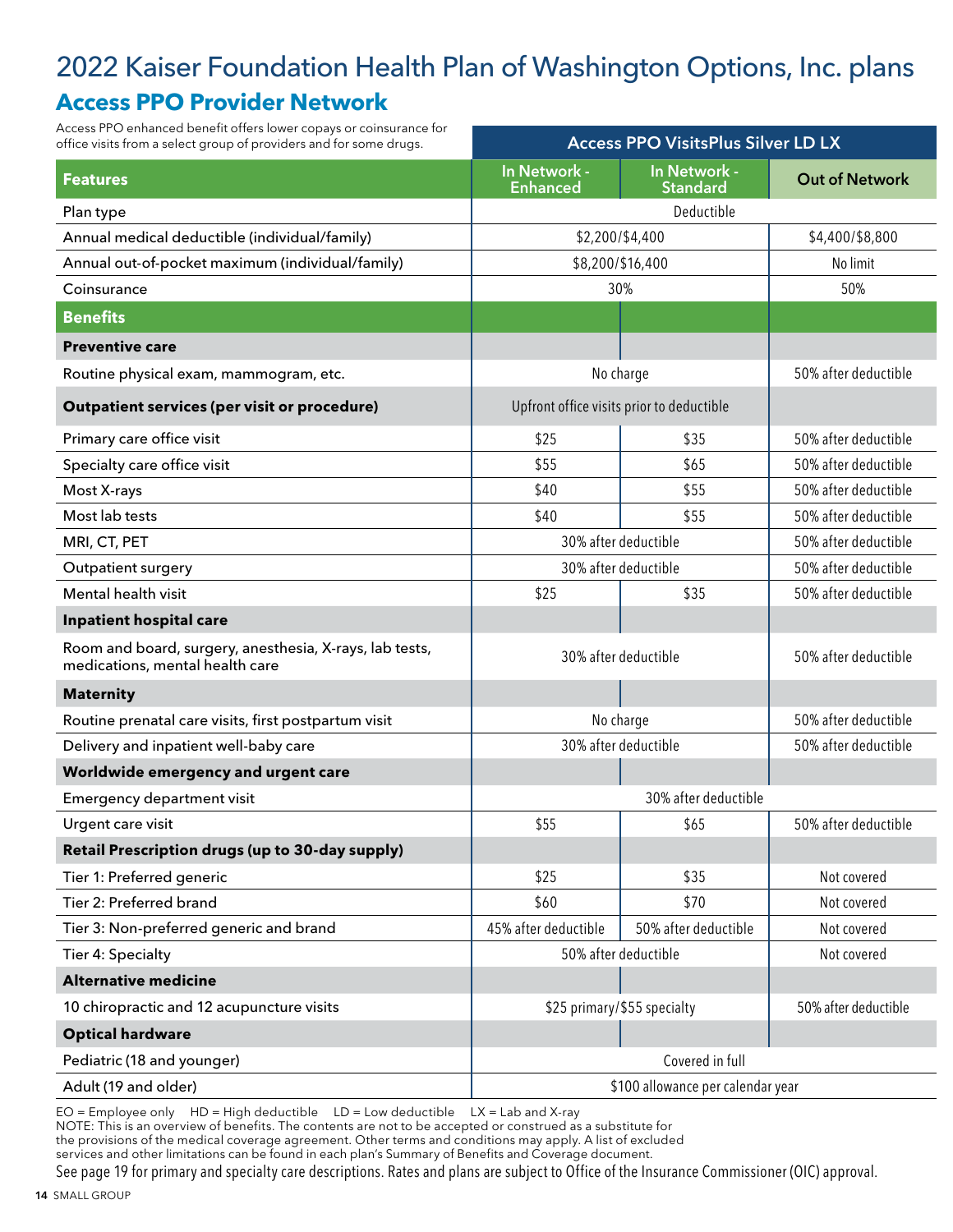| <b>Access PPO VisitsPlus Silver LX</b> |                                           | <b>Access PPO VisitsPlus Silver LX - EO</b> |                                 |                                           |                       |
|----------------------------------------|-------------------------------------------|---------------------------------------------|---------------------------------|-------------------------------------------|-----------------------|
| In Network -<br><b>Enhanced</b>        | In Network -<br>Standard                  | <b>Out of Network</b>                       | In Network -<br><b>Enhanced</b> | In Network -<br>Standard                  | <b>Out of Network</b> |
|                                        | Deductible                                |                                             | Deductible                      |                                           |                       |
| \$2,900/\$5,800<br>\$5,800/\$11,600    |                                           | \$2,900/\$5,800                             |                                 | \$5,800/\$11,600                          |                       |
|                                        | \$8,150/\$16,300                          | No limit                                    | \$8,150/\$16,300                |                                           | No limit              |
|                                        | 30%                                       | 50%                                         |                                 | 30%                                       | 50%                   |
|                                        |                                           |                                             |                                 |                                           |                       |
|                                        |                                           |                                             |                                 |                                           |                       |
|                                        | No charge                                 | 50% after deductible                        |                                 | No charge                                 | 50% after deductible  |
|                                        | Upfront office visits prior to deductible |                                             |                                 | Upfront office visits prior to deductible |                       |
| \$25                                   | \$35                                      | 50% after deductible                        | \$25                            | \$35                                      | 50% after deductible  |
| \$45                                   | \$55                                      | 50% after deductible                        | \$45                            | \$55                                      | 50% after deductible  |
| \$35                                   | \$45                                      | 50% after deductible                        | \$35                            | \$45                                      | 50% after deductible  |
| \$35                                   | \$45                                      | 50% after deductible                        | \$35                            | \$45                                      | 50% after deductible  |
|                                        | 30% after deductible                      | 50% after deductible                        |                                 | 30% after deductible                      | 50% after deductible  |
|                                        | 30% after deductible                      | 50% after deductible                        |                                 | 30% after deductible                      | 50% after deductible  |
| \$25                                   | \$35                                      | 50% after deductible                        | \$25                            | \$35                                      | 50% after deductible  |
|                                        | 30% after deductible                      | 50% after deductible                        |                                 | 30% after deductible                      | 50% after deductible  |
|                                        | No charge                                 | 50% after deductible                        |                                 | No charge                                 | 50% after deductible  |
|                                        | 30% after deductible                      | 50% after deductible                        |                                 | 30% after deductible                      | 50% after deductible  |
|                                        |                                           |                                             |                                 |                                           |                       |
|                                        | 30% after deductible                      |                                             |                                 | 30% after deductible                      |                       |
| \$45                                   | \$55                                      | 50% after deductible                        | \$45                            | \$55                                      | 50% after deductible  |
|                                        |                                           |                                             |                                 |                                           |                       |
| \$20                                   | \$30                                      | Not covered                                 | \$20                            | \$30                                      | Not covered           |
| \$55                                   | \$65                                      | Not covered                                 | \$55                            | \$65                                      | Not covered           |
| 45% after deductible                   | 50% after deductible                      | Not covered                                 | 45% after deductible            | 50% after deductible                      | Not covered           |
|                                        | 50% after deductible                      | Not covered                                 |                                 | 50% after deductible                      | Not covered           |
|                                        | \$25 primary/\$45 specialty               | 50% after deductible                        |                                 | \$25 primary/\$45 specialty               | 50% after deductible  |
|                                        |                                           |                                             |                                 |                                           |                       |
|                                        | Covered in full                           |                                             |                                 | Covered in full                           |                       |
| \$100 allowance per calendar year      |                                           | \$100 allowance per calendar year           |                                 |                                           |                       |



### Dental coverage is required for those 18 and younger and accompanies all Kaiser Permanente medical plans.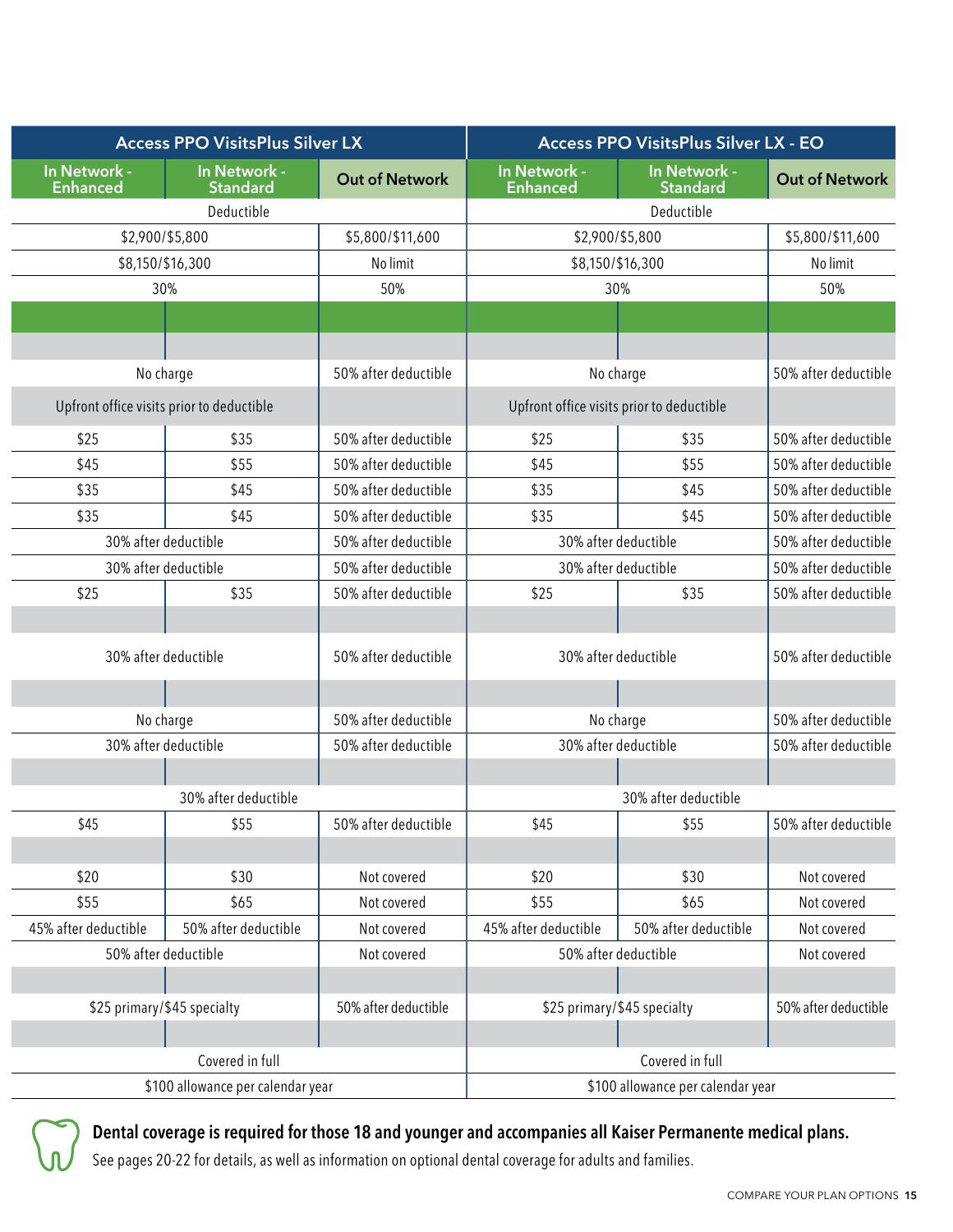### 2022 Kaiser Foundation Health Plan of Washington Options, Inc. plans **Access PPO Provider Network**

| Access PPO enhanced benefit offers lower copays or coinsurance for<br>office visits from a select group of providers and for some drugs. | <b>Access PPO VisitsPlus Gold LX</b> |                                           |                       |
|------------------------------------------------------------------------------------------------------------------------------------------|--------------------------------------|-------------------------------------------|-----------------------|
| <b>Features</b>                                                                                                                          | In Network -<br><b>Enhanced</b>      | In Network -<br><b>Standard</b>           | <b>Out of Network</b> |
| Plan type                                                                                                                                | Deductible                           |                                           |                       |
| Annual medical deductible (individual/family)                                                                                            |                                      | \$600/\$1,200                             | \$1,200/\$2,400       |
| Annual out-of-pocket maximum (individual/family)                                                                                         |                                      | \$6,500/\$13,000                          | No limit              |
| Coinsurance                                                                                                                              |                                      | 20%                                       | 50%                   |
| <b>Benefits</b>                                                                                                                          |                                      |                                           |                       |
| <b>Preventive care</b>                                                                                                                   |                                      |                                           |                       |
| Routine physical exam, mammogram, etc.                                                                                                   | No charge                            | No charge                                 | 50% after deductible  |
| Outpatient services (per visit or procedure)                                                                                             |                                      | Upfront office visits prior to deductible |                       |
| Primary care office visit                                                                                                                | \$10                                 | \$30                                      | 50% after deductible  |
| Specialty care office visit                                                                                                              | \$30                                 | \$50                                      | 50% after deductible  |
| Most X-rays                                                                                                                              | \$20                                 | \$40                                      | 50% after deductible  |
| Most lab tests                                                                                                                           | \$20                                 | \$40                                      | 50% after deductible  |
| MRI, CT, PET                                                                                                                             |                                      | 20% after deductible                      | 50% after deductible  |
| Outpatient surgery                                                                                                                       |                                      | 20% after deductible                      | 50% after deductible  |
| Mental health visit                                                                                                                      | \$10                                 | \$30                                      | 50% after deductible  |
| Inpatient hospital care                                                                                                                  |                                      |                                           |                       |
| Room and board, surgery, anesthesia, X-rays, lab tests,<br>medications, mental health care                                               |                                      | 20% after deductible                      | 50% after deductible  |
| <b>Maternity</b>                                                                                                                         |                                      |                                           |                       |
| Routine prenatal care visits, first postpartum visit                                                                                     |                                      | No charge                                 | 50% after deductible  |
| Delivery and inpatient well-baby care                                                                                                    | 20% after deductible                 |                                           | 50% after deductible  |
| Worldwide emergency and urgent care                                                                                                      |                                      |                                           |                       |
| Emergency department visit                                                                                                               |                                      | 20% after deductible                      |                       |
| Urgent care visit                                                                                                                        | \$30                                 | \$50                                      | 50% after deductible  |
| Retail Prescription drugs (up to 30-day supply)                                                                                          |                                      |                                           |                       |
| Tier 1: Preferred generic                                                                                                                | \$15                                 | \$20                                      | Not covered           |
| Tier 2: Preferred brand                                                                                                                  | \$45                                 | \$50                                      | Not covered           |
| Tier 3: Non-preferred generic and brand                                                                                                  | 35% after deductible                 | 40% after deductible                      | Not covered           |
| Tier 4: Specialty                                                                                                                        |                                      | 40% after deductible                      | Not covered           |
| <b>Alternative medicine</b>                                                                                                              |                                      |                                           |                       |
| 10 chiropractic and 12 acupuncture visits                                                                                                |                                      | \$10 primary/\$30 specialty               | 50% after deductible  |
| <b>Optical hardware</b>                                                                                                                  |                                      |                                           |                       |
| Pediatric (18 and younger)                                                                                                               |                                      | Covered in full                           |                       |
| Adult (19 and older)                                                                                                                     |                                      | \$100 allowance per calendar year         |                       |

 $EO = Employee only$  HD = High deductible  $LD = Low$  deductible  $LX = Lab$  and X-ray

NOTE: This is an overview of benefits. The contents are not to be accepted or construed as a substitute for

the provisions of the medical coverage agreement. Other terms and conditions may apply. A list of excluded services and other limitations can be found in each plan's Summary of Benefits and Coverage document.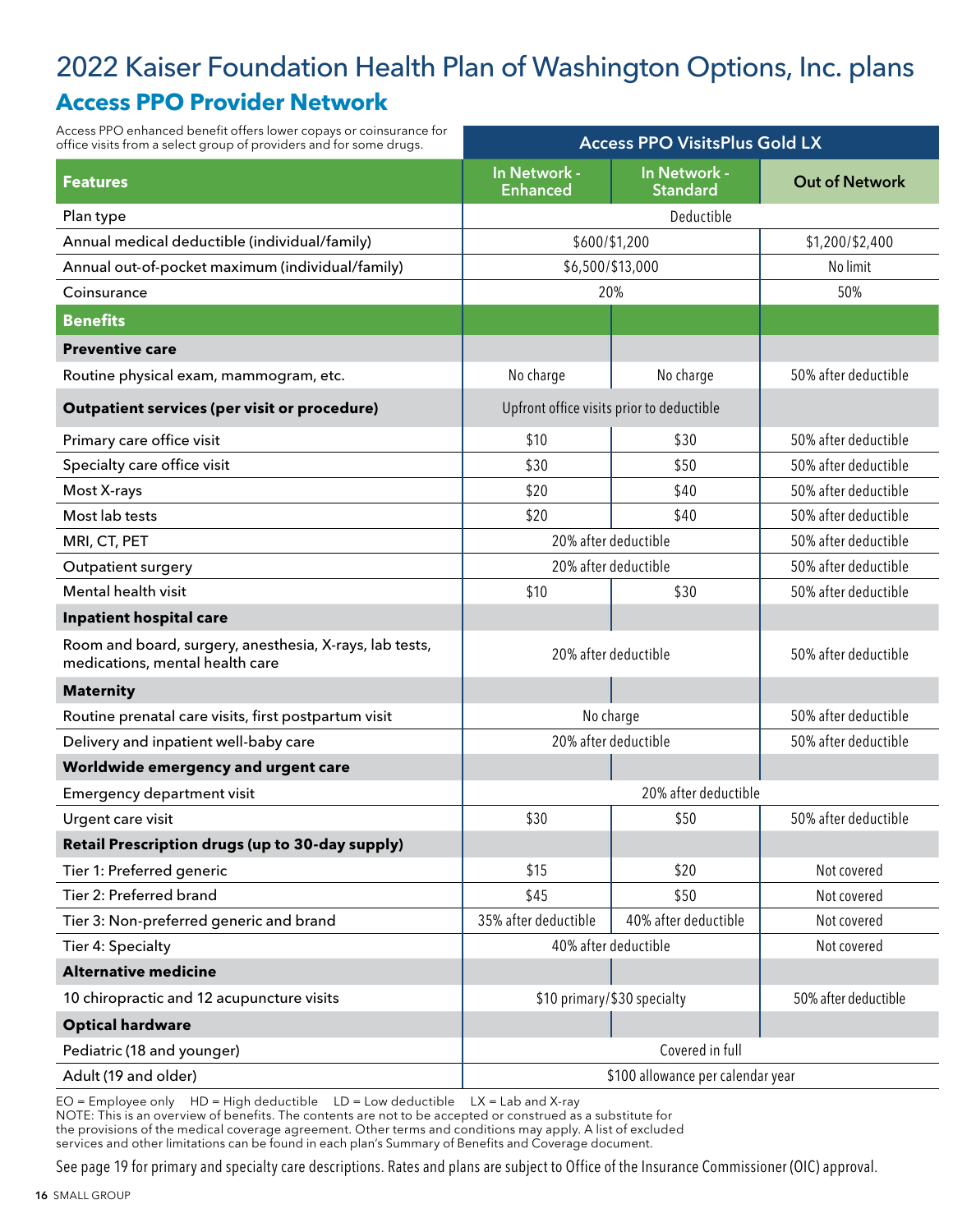| <b>Access PPO VisitsPlus Gold HD LX</b> |                                           | <b>Access PPO VisitsPlus Platinum HD LX</b> |                                 |                                           |                       |
|-----------------------------------------|-------------------------------------------|---------------------------------------------|---------------------------------|-------------------------------------------|-----------------------|
| In Network -<br><b>Enhanced</b>         | In Network -<br><b>Standard</b>           | <b>Out of Network</b>                       | In Network -<br><b>Enhanced</b> | In Network -<br><b>Standard</b>           | <b>Out of Network</b> |
|                                         | Deductible                                |                                             |                                 | Deductible                                |                       |
|                                         | \$1,900/\$3,800                           | \$3,800/\$7,600                             |                                 | \$400/\$800                               | \$800/\$1,600         |
|                                         | \$8,150/\$16,300                          | No limit                                    |                                 | \$4,000/\$8,000                           | No limit              |
|                                         | 25%                                       | 50%                                         |                                 | 20%                                       | 50%                   |
|                                         |                                           |                                             |                                 |                                           |                       |
|                                         |                                           |                                             |                                 |                                           |                       |
|                                         | No charge                                 | 50% after deductible                        |                                 | No charge                                 | 50% after deductible  |
|                                         | Upfront office visits prior to deductible |                                             |                                 | Upfront office visits prior to deductible |                       |
| \$20                                    | \$35                                      | 50% after deductible                        | \$5                             | \$20                                      | 50% after deductible  |
| \$40                                    | \$55                                      | 50% after deductible                        | \$20                            | \$35                                      | 50% after deductible  |
| \$20                                    | \$40                                      | 50% after deductible                        | \$5                             | \$20                                      | 50% after deductible  |
| \$20                                    | \$40                                      | 50% after deductible                        | \$5                             | \$20                                      | 50% after deductible  |
|                                         | 25% after deductible                      | 50% after deductible                        |                                 | 20% after deductible                      | 50% after deductible  |
|                                         | 25% after deductible                      | 50% after deductible                        |                                 | 20% after deductible                      | 50% after deductible  |
| \$20                                    | \$35                                      | 50% after deductible                        | \$5                             | \$20                                      | 50% after deductible  |
|                                         | 25% after deductible                      | 50% after deductible                        |                                 | 20% after deductible                      | 50% after deductible  |
|                                         |                                           |                                             |                                 |                                           |                       |
|                                         | No charge                                 | 50% after deductible                        | No charge                       |                                           | 50% after deductible  |
|                                         | 25% after deductible                      | 50% after deductible                        |                                 | 20% after deductible                      | 50% after deductible  |
|                                         | 25% after deductible                      |                                             |                                 | 20% after deductible                      |                       |
| \$40                                    | \$55                                      | 50% after deductible                        | \$20                            | \$35                                      | 50% after deductible  |
|                                         |                                           |                                             |                                 |                                           |                       |
| \$15                                    | \$20                                      | Not covered                                 | \$5                             | \$10                                      | Not covered           |
| \$45                                    | \$50                                      | Not covered                                 | \$15                            | \$20                                      | Not covered           |
| 35% after deductible                    | 40% after deductible                      | Not covered                                 | 35% after deductible            | 40% after deductible                      | Not covered           |
|                                         | 40% after deductible                      | Not covered                                 |                                 | 40% after deductible                      | Not covered           |
|                                         |                                           |                                             |                                 |                                           |                       |
|                                         | \$20 primary/\$40 specialty               | 50% after deductible                        |                                 | \$5 primary/\$20 specialty                | 50% after deductible  |
|                                         |                                           |                                             |                                 |                                           |                       |
|                                         | Covered in full                           |                                             |                                 | Covered in full                           |                       |
|                                         | \$100 allowance per calendar year         |                                             |                                 | \$100 allowance per calendar year         |                       |



### Dental coverage is required for those 18 and younger and accompanies all Kaiser Permanente medical plans.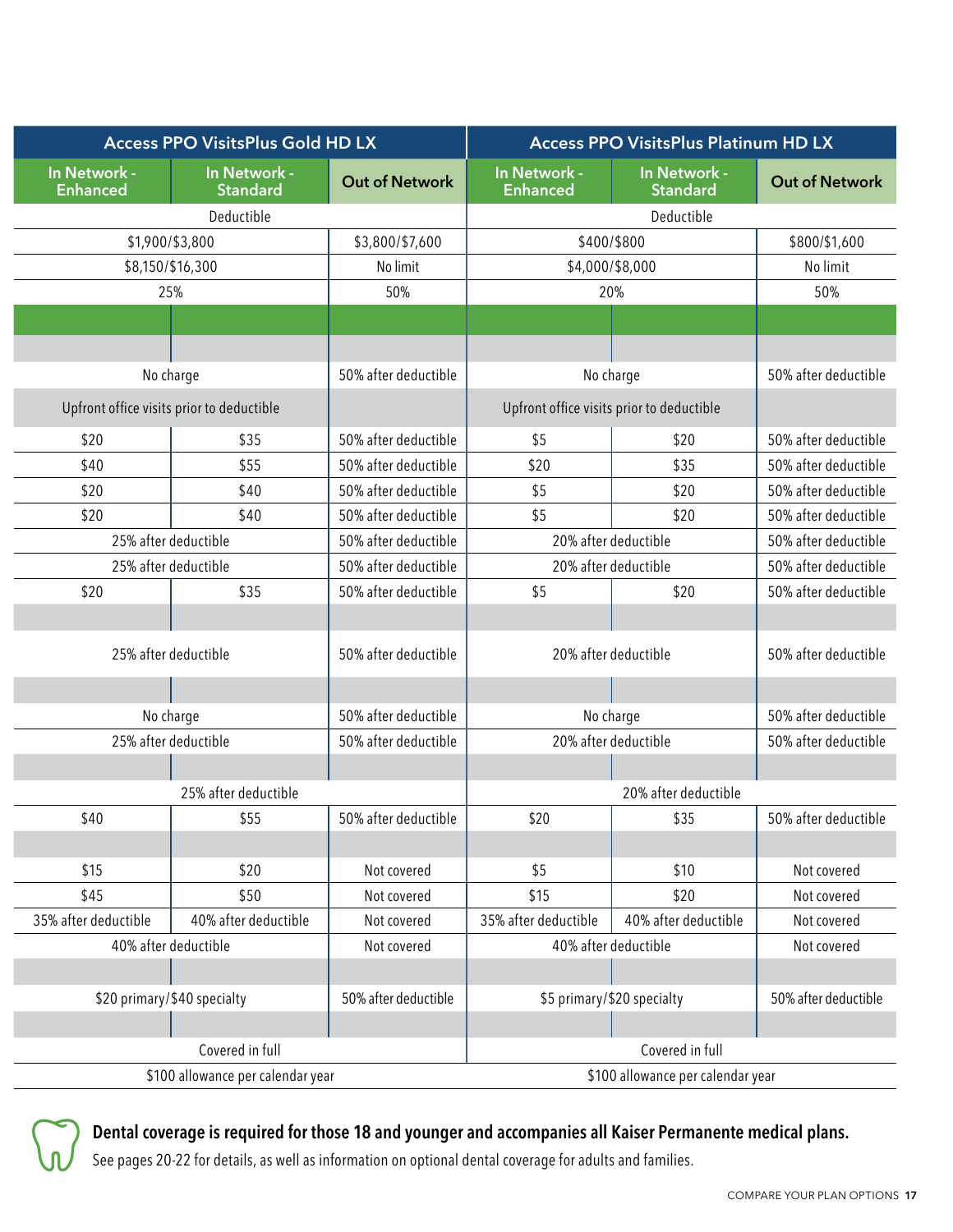### 2022 Kaiser Foundation Health Plan of Washington Options, Inc. plans **Access PPO Provider Network**

| Access PPO enhanced benefit offers lower copays or coinsurance for<br>office visits from a select group of providers and for some drugs. | <b>Access PPO VisitsPlus Platinum LX</b>  |                                 |                       |
|------------------------------------------------------------------------------------------------------------------------------------------|-------------------------------------------|---------------------------------|-----------------------|
| <b>Features</b>                                                                                                                          | In Network -<br><b>Enhanced</b>           | In Network -<br><b>Standard</b> | <b>Out of Network</b> |
| Plan type                                                                                                                                | Deductible                                |                                 |                       |
| Annual medical deductible (individual/family)                                                                                            | \$250/\$500                               |                                 | \$500/\$1,000         |
| Annual out-of-pocket maximum (individual/family)                                                                                         | \$2,500/\$5,000                           |                                 | No limit              |
| Coinsurance                                                                                                                              | 10%                                       |                                 | 50%                   |
| <b>Benefits</b>                                                                                                                          |                                           |                                 |                       |
| <b>Preventive care</b>                                                                                                                   |                                           |                                 |                       |
| Routine physical exam, mammogram, etc.                                                                                                   | No charge                                 |                                 | 50% after deductible  |
| <b>Outpatient services (per visit or procedure)</b>                                                                                      | Upfront office visits prior to deductible |                                 |                       |
| Primary care office visit                                                                                                                | \$5                                       | \$20                            | 50% after deductible  |
| Specialty care office visit                                                                                                              | \$20                                      | \$35                            | 50% after deductible  |
| Most X-rays                                                                                                                              | \$5                                       | \$20                            | 50% after deductible  |
| Most lab tests                                                                                                                           | \$5                                       | \$20                            | 50% after deductible  |
| MRI, CT, PET                                                                                                                             | 10% after deductible                      |                                 | 50% after deductible  |
| <b>Outpatient surgery</b>                                                                                                                | 10% after deductible                      |                                 | 50% after deductible  |
| Mental health visit                                                                                                                      | \$5                                       | \$20                            | 50% after deductible  |
| Inpatient hospital care                                                                                                                  |                                           |                                 |                       |
| Room and board, surgery, anesthesia, X-rays, lab tests,<br>medications, mental health care                                               | 10% after deductible                      |                                 | 50% after deductible  |
| <b>Maternity</b>                                                                                                                         |                                           |                                 |                       |
| Routine prenatal care visits, first postpartum visit                                                                                     | No charge                                 |                                 | 50% after deductible  |
| Delivery and inpatient well-baby care                                                                                                    | 10% after deductible                      |                                 | 50% after deductible  |
| Worldwide emergency and urgent care                                                                                                      |                                           |                                 |                       |
| Emergency department visit                                                                                                               | 10% after deductible                      |                                 |                       |
| Urgent care visit                                                                                                                        | \$20                                      | \$35                            | 50% after deductible  |
| Retail Prescription drugs (up to 30-day supply)                                                                                          |                                           |                                 |                       |
| Tier 1: Preferred generic                                                                                                                | \$5                                       | \$10                            | Not covered           |
| Tier 2: Preferred brand                                                                                                                  | \$15                                      | \$20                            | Not covered           |
| Tier 3: Non-preferred generic and brand                                                                                                  | 35% after deductible                      | 40% after deductible            | Not covered           |
| Tier 4: Specialty                                                                                                                        | 40% after deductible                      |                                 | Not covered           |
| <b>Alternative medicine</b>                                                                                                              |                                           |                                 |                       |
| 10 chiropractic and 12 acupuncture visits                                                                                                | \$5 primary/\$20 specialty                |                                 | 50% after deductible  |
| <b>Optical hardware</b>                                                                                                                  |                                           |                                 |                       |
| Pediatric (18 and younger)                                                                                                               | Covered in full                           |                                 |                       |
| Adult (19 and older)                                                                                                                     | \$100 allowance per calendar year         |                                 |                       |

 $EO = Employee only$  HD = High deductible  $LD = Low$  deductible  $LX = Lab$  and X-ray

NOTE: This is an overview of benefits. The contents are not to be accepted or construed as a substitute for

the provisions of the medical coverage agreement. Other terms and conditions may apply. A list of excluded services and other limitations can be found in each plan's Summary of Benefits and Coverage document.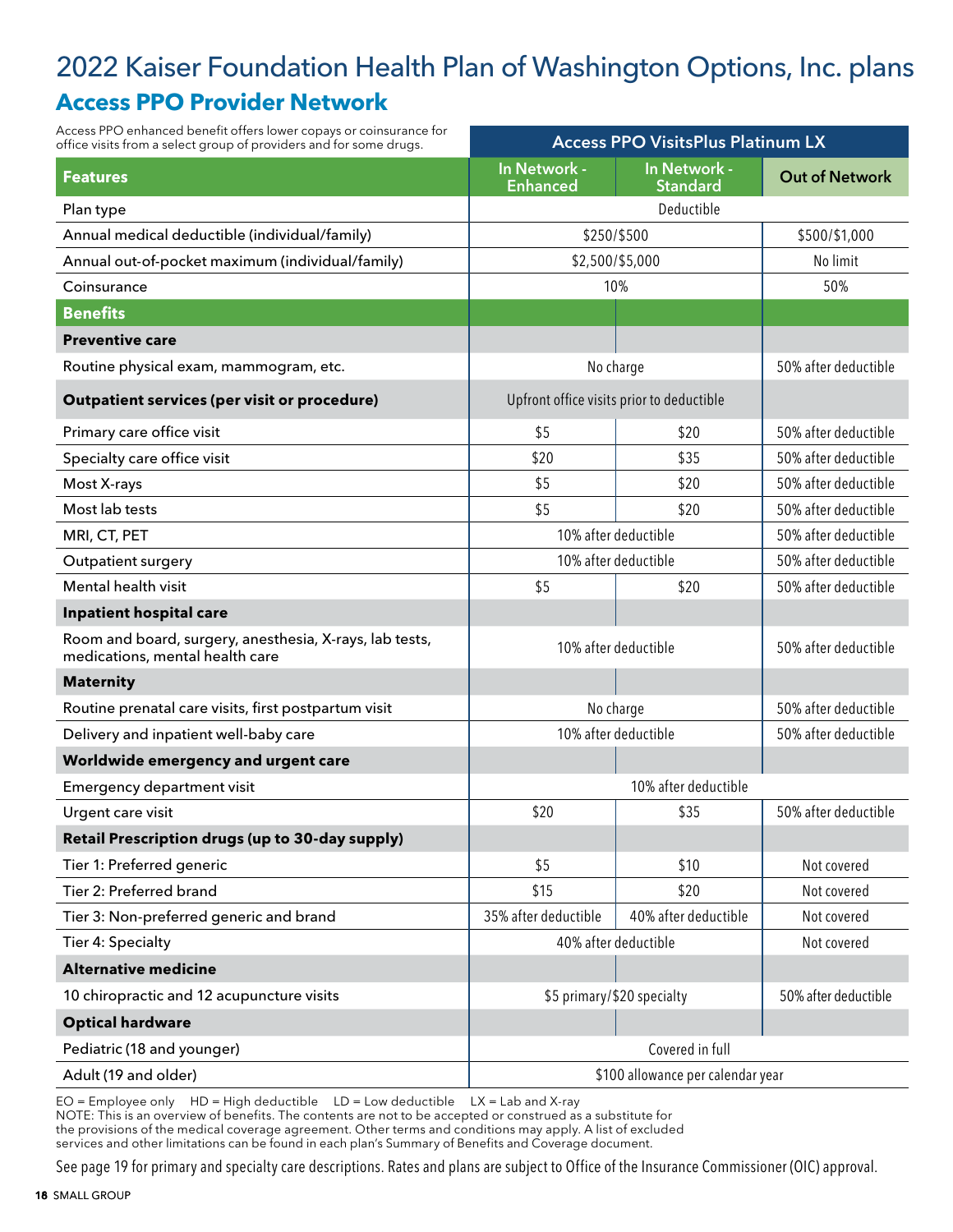## Appendix

#### PRIMARY CARE includes:

- Acupuncture
- Chemical Dependency/ Substance Abuse
- Chiropractic
- Emergency Medicine (where ER copay doesn't apply)
- Family Planning
- Family Practice
- General Practice
- Gerontology/Geriatrics
- Internal Medicine
- Mental Health
- Midwifery
- Naturopathy
- Obstetrics & Gynecology
- Optometry
- Osteopathy
- Pediatrics
- Pharmacist
- Urgent Care
- Women's Health Care (nonpreventive)

- SPECIALTY CARE includes:
- Allergy & Immunology
- Anesthesiology
- Audiology
- Cardiology (pediatric and cardiovascular disease)
- Critical Care Medicine
- Dentistry
- Dermatology
- Endocrinology
- Enterostomal Therapy
- Gastroenterology
- Genetics
- Hepatology
- Infectious Disease
- Massage Therapy
- Neonatal-Perinatal Medicine
- Nephrology
- Neurology
- Hematology/Oncology
- Nutrition (nonpreventive)
- Occupational Medicine
- Occupational Therapy
- Oncology Pharmacist
- Ophthalmology
- Orthopedics
- ENT/Otolaryngology
- Pain Management
- Pathology
- Physiatry (Physical Medicine)
- Physical Therapy
- Podiatry
- Pulmonary Medicine/Disease
- Radiology (Nuclear Medicine, Radiation Therapy)
- Respiratory Therapy
- Rheumatology
- Speech Therapy
- Sports Medicine
- General Surgery (all specific surgeries)
- Urology

Please refer to your Evidence of Coverage for details.

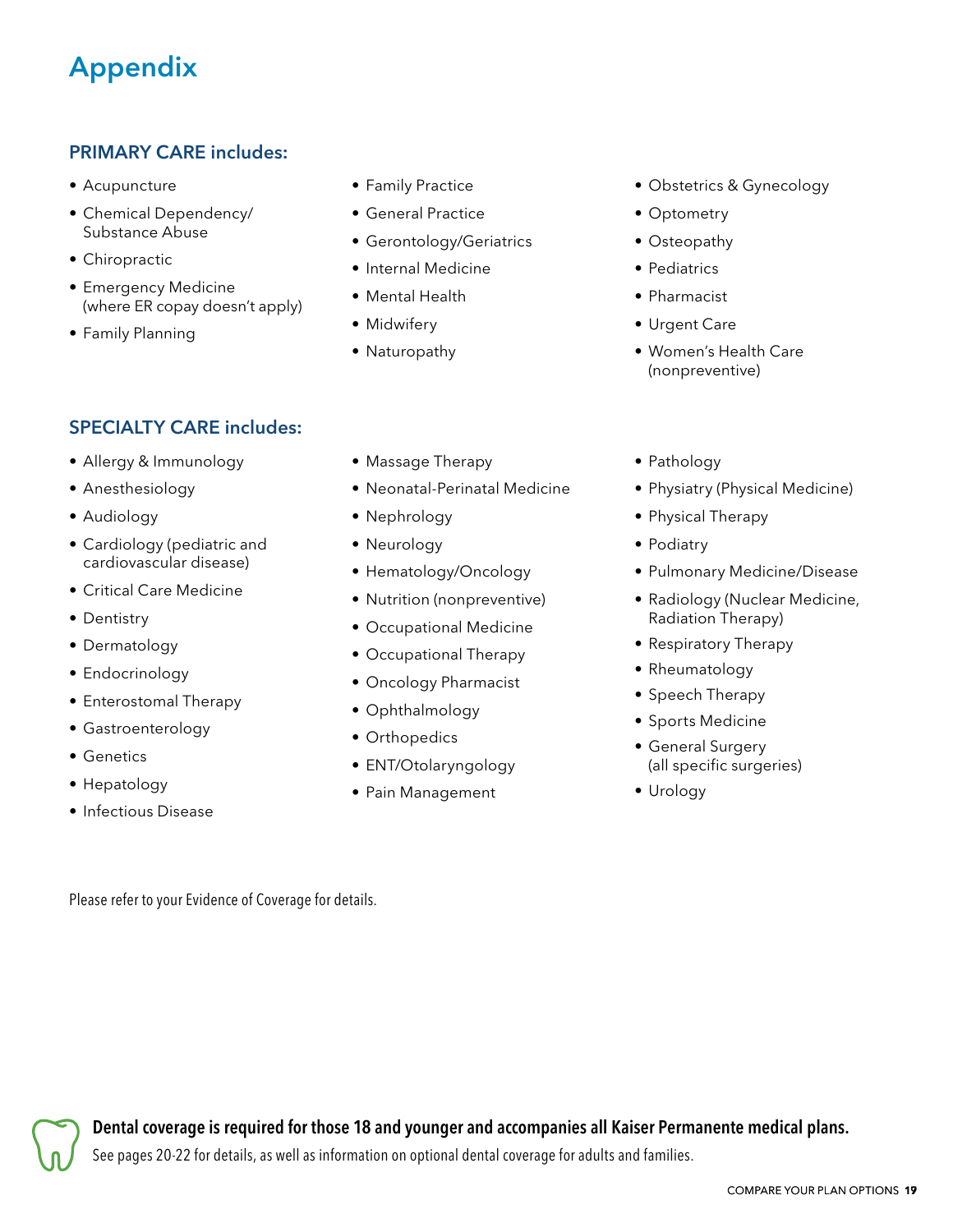# 2022 Adult and Pediatric Dental Coverage

When you select a 2022 Kaiser Permanente medical plan, you can choose to add dental coverage offered through Delta Dental of Washington. Adult coverage is for members and their dependents 19 and older; pediatric coverage is for children 18 and younger.

If you purchase the Delta Dental Basic or Standard plan, both of which include pediatric and adult coverage, you fulfill the federal mandate to provide pediatric dental coverage. However, pediatric coverage can be purchased on its own, without adult coverage. Here is a summary of benefits for the 2 family dental plans.

| <b>Summary</b>                                                                                                    | <b>Basic</b>                                         |                              |                                                                                                 |                              |  |  |
|-------------------------------------------------------------------------------------------------------------------|------------------------------------------------------|------------------------------|-------------------------------------------------------------------------------------------------|------------------------------|--|--|
| of Benefits                                                                                                       | <b>Pediatric</b>                                     |                              | <b>Adult</b>                                                                                    |                              |  |  |
|                                                                                                                   | <b>Delta Dental</b><br>participating dentist         | Non-participating<br>dentist | <b>Delta Dental</b><br>participating dentist                                                    | Non-participating<br>dentist |  |  |
| <b>Annual maximum</b>                                                                                             | Unlimited                                            |                              | \$1,000<br>\$1,000 annual TMJ <sup>1</sup> maximum<br>\$5,000 lifetime TMJ <sup>1</sup> maximum |                              |  |  |
| <b>Annual deductible</b><br><b>Waived on Class I benefits</b>                                                     | \$50/child                                           |                              | \$50/adult                                                                                      |                              |  |  |
| Annual out-of-pocket<br>maximum                                                                                   | \$350 / child<br>Not applicable<br>\$700 / family    |                              | Not applicable                                                                                  |                              |  |  |
| <b>Diagnostic and preventive</b><br>Exams, prophylaxis, fluoride,<br>X-rays, sealants                             | 100%                                                 | 100%                         | 100%                                                                                            | 100%                         |  |  |
| <b>Restorative</b><br>Restorations, including posterior<br>composites, endodontics,<br>periodontics, oral surgery | 80%                                                  | 80%                          | 50%                                                                                             | 50%                          |  |  |
| <b>Major</b><br>Crowns, dentures, partials,<br>bridges, implants, and TMJ <sup>1</sup> for<br>adults 19 and older | 50%                                                  | 50%                          | 50%                                                                                             | 50%                          |  |  |
| Orthodontia<br>Coinsurance<br>Lifetime maximum                                                                    | Medically necessary <sup>2</sup><br>50%<br>Unlimited |                              | 50%<br>\$1,000                                                                                  |                              |  |  |

#### Extra dental benefit for members with qualifying conditions

Regular preventive care is especially important for people with certain health conditions. To help reduce the risk of potential problems, our adult plans include a special dental benefit for for members 19 and older who are pregnant, managing heart disease, or living with diabetes. Members with these qualifying conditions can receive an extra dental cleaning and exam with a PPO or Premier dental provider each year, at no additional charge.

Delta Dental of Washington will notify those who qualify for this extra benefit. Importantly, the member's specific diagnosis will remain confidential. This extra cleaning and exam doesn't apply to the annual maximum benefit, or the dental plan's cleaning and exam limitations.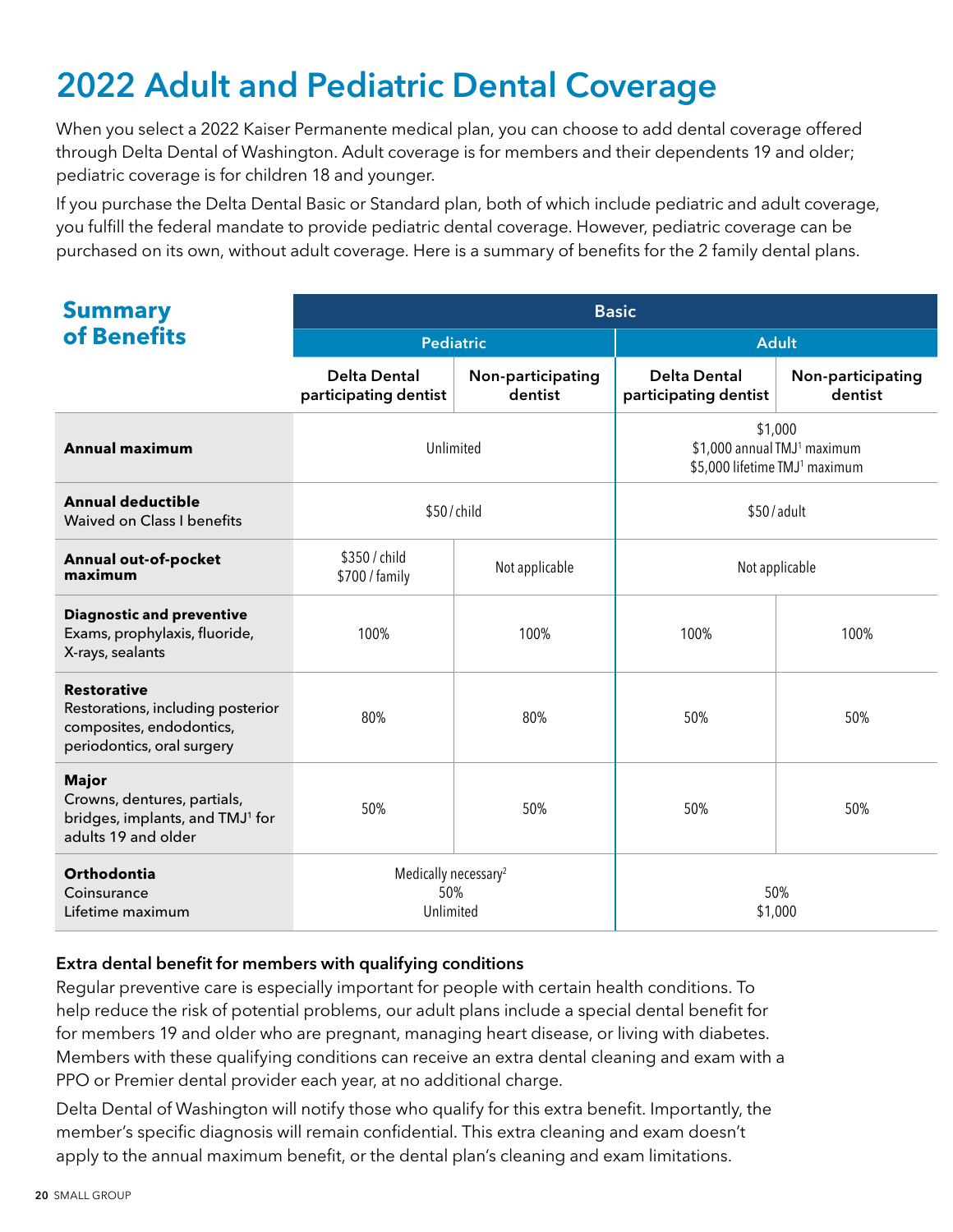

#### The advantages of seeing a Delta Dental PPO or Delta Dental Premier dentist

Delta Dental network dentists provide treatments at discounted rates and file all claims paperwork for your employees. Delta Dental pays their portion of the claim and your employees are only responsible for stated deductibles, coinsurance, or amounts in excess of the plan maximums. In most cases, your employees will experience the greatest out-of-pocket savings if they choose a Delta Dental PPO dentist.

#### Visiting a non-participating, out-of-network dentist

Your employees are not limited to using a Delta Dental network dentist. They may use any licensed dentist. If they choose a nonparticipating dentist, they will be responsible for having the dentist complete the claim forms and ensuring that the claims are submitted to Delta Dental. Your employees will be responsible for paying the remaining balance after Delta Dental pays. Unlike with participating dentists, Delta Dental has no control over non-participating dentists' charges or billing procedures.

#### Finding a participating dentist

Your employees can choose a dentist from the Delta Dental PPO Plus Premier™ network. They will find participating in-network dentists in their area by visiting deltadentalwa.com and using the Find a Dentist tool.

| <b>Standard</b>                                      |                              |                                                                                                 |                              |  |  |
|------------------------------------------------------|------------------------------|-------------------------------------------------------------------------------------------------|------------------------------|--|--|
| <b>Pediatric</b>                                     |                              | <b>Adult</b>                                                                                    |                              |  |  |
| <b>Delta Dental</b><br>participating dentist         | Non-participating<br>dentist | <b>Delta Dental</b><br>participating dentist                                                    | Non-participating<br>dentist |  |  |
| Unlimited                                            |                              | \$1,500<br>\$1,000 annual TMJ <sup>1</sup> maximum<br>\$5,000 lifetime TMJ <sup>1</sup> maximum |                              |  |  |
| \$50/child                                           |                              | \$50/adult                                                                                      |                              |  |  |
| \$350 / child<br>\$700 / family                      | Not applicable               | Not applicable                                                                                  |                              |  |  |
| 100%                                                 | 100%                         | 100%                                                                                            | 100%                         |  |  |
| 80%                                                  | 80%                          | 80%                                                                                             | 80%                          |  |  |
| 50%                                                  | 50%                          | 50%                                                                                             | 50%                          |  |  |
| Medically necessary <sup>2</sup><br>50%<br>Unlimited |                              | 50%<br>\$1,000                                                                                  |                              |  |  |

Only fees paid to a Detal Dental PPO Plus Premier Dentist accrue to the annual out-of-pocket maximum. \$700 per family maximum out-of-pocket limit only applies to members 18 and younger.

 $1$  TMJ = Temporomandibular joint

2 Requires preauthorization

This is a brief summary of benefits and does not constitute a contract. For complete plan information, please refer to your Delta Dental of Washington benefits booklet.



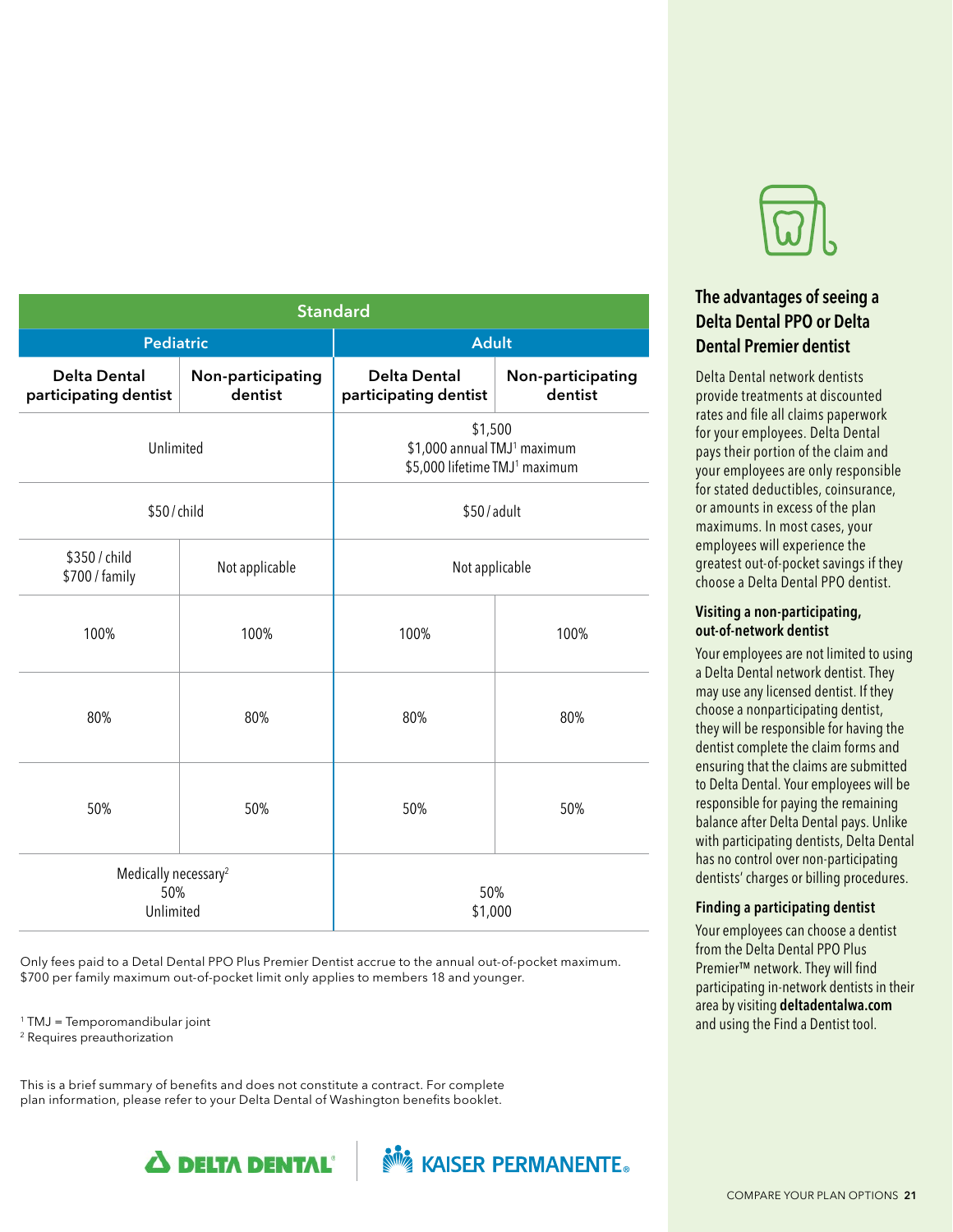# 2022 Pediatric dental coverage

Although coverage for adults 19 and older is optional, the federal government requires dental coverage for any person 18 and younger. This coverage is referred to as pediatric dental coverage. When you select a 2022 Kaiser Permanente medical plan, it will be paired with the pediatric dental plan that is offered by Delta Dental of Washington unless you select one of the 2 Delta Dental family plans that include this coverage. Here is a summary of Delta Dental's pediatric dental plan benefits.

| <b>Summary of Benefits</b>                                                                                     | <b>Delta Dental</b><br>participating dentist | Non-participating dentist |  |  |
|----------------------------------------------------------------------------------------------------------------|----------------------------------------------|---------------------------|--|--|
| <b>Annual maximum</b>                                                                                          | Unlimited                                    |                           |  |  |
| <b>Annual deductible</b><br>Waived on Class I benefits                                                         | \$50 / member                                |                           |  |  |
| Annual out-of-pocket maximum                                                                                   | \$350 / member; \$700 / family               | Not applicable            |  |  |
| <b>Diagnostic and preventive</b><br>Exams, prophylaxis, fluoride, X-rays, sealants                             | 100%                                         | 100%                      |  |  |
| <b>Restorative</b><br>Restorations, including posterior composites,<br>endodontics, periodontics, oral surgery | 80%                                          | 80%                       |  |  |
| <b>Major</b><br>Crowns, dentures, partials, bridges                                                            | 50%                                          | 50%                       |  |  |
| Orthodontia (medically necessary) <sup>1</sup><br>Coinsurance<br>Lifetime maximum                              | 50%<br>Unlimited                             |                           |  |  |

1 Requires preauthorization

Only fees paid to a Dental Dental PPO Plus Premier Dentist accrue to the annual out-of-pocket maximum.

\$700 per family maximum out-of-pocket limit only applies to members 18 and younger.

This is a brief summary of benefits and does not constitute a contract. For complete plan information, please refer to your Delta Dental of Washington benefits booklet.